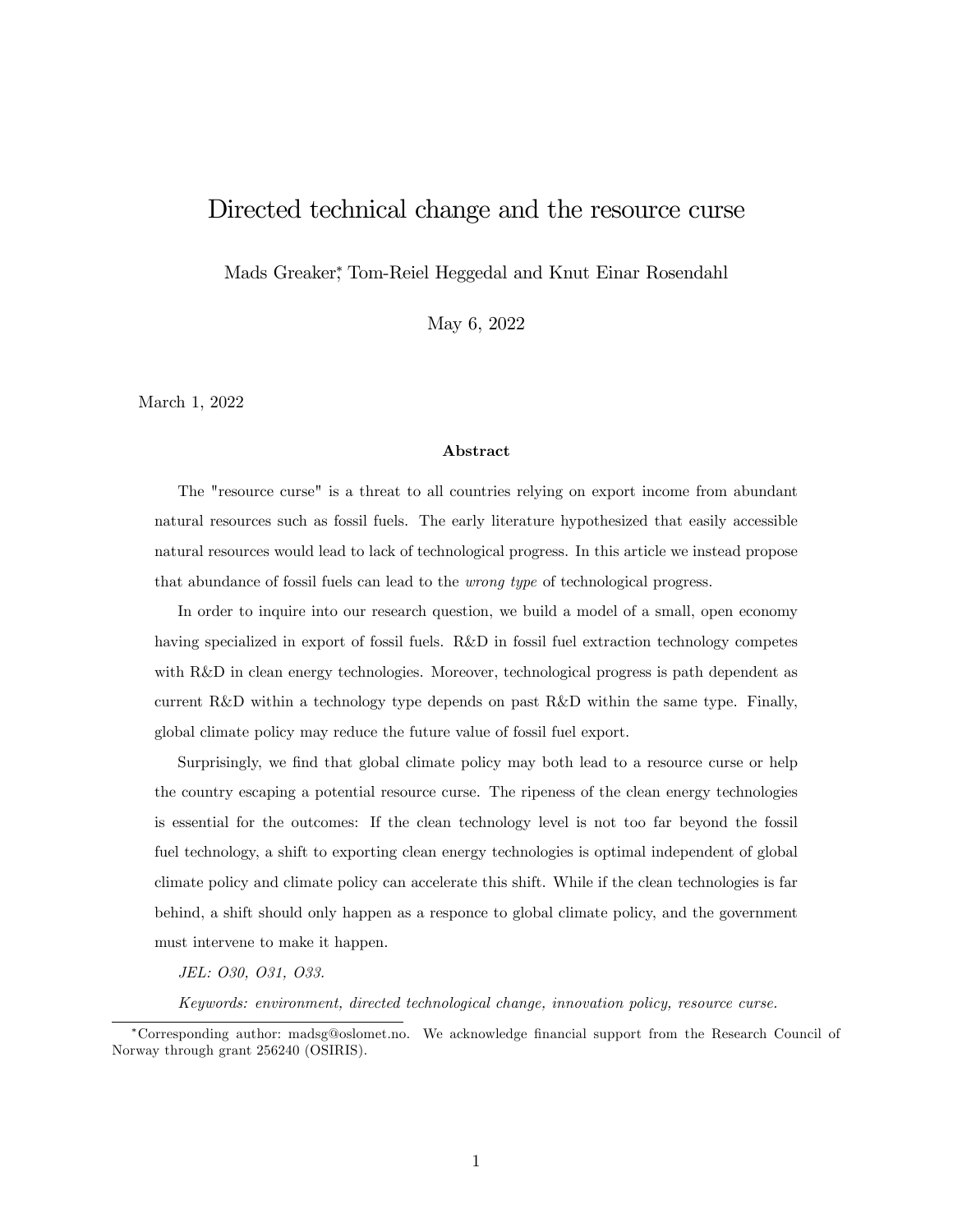# 1 Introduction

Many countries with abundant natural resources experience lower economic growth than countries with little or no natural resources. In the economics literature this is referred to as the "resource" curse". Recent articles in this literature attribute the curse to political failures (Robinson et al. 2014), while previous literature hypothesized that easily accessible natural resources providing export income would lead to lack of technological progress (van der Ploeg, 2011). In this article we revisit the early explanations for the resource curse, but instead of explaining the curse by lack of technological progress, we investigate whether resource abundance can lead to the wrong type of technological progress.

Our focus is on countries having abundant fossil fuel resources providing them with a generous export income. Using fossil fuels to produce energy in any form implies greenhouse gas (GHG) emissions. The Paris agreement sets an ambitious target for the global reduction of GHG emissions, and a large share of discovered fossil fuel resources needs to be left in the ground (Welsby et al, 2021). Most countries, apart from the EU block, have so far been reluctant to implement ambitious climate policies, and hence, we have not yet seen a climate policy induced slump in global fossil fuel prices. This could, however, occur later in this or the next decade as the evidence for climate change caused by GHG emissions accumulates.

Although the current postponement of more stringent climate policies implies that fossil fuel exporting countries can continue to profit from their fossil fuel extraction, their prosperity may actually be hampered in the longer run. Recent economic theory has hypothesized that technological change within energy technologies may be path dependent (Acemoglu et al., 2012). Path dependency can only happen if there are separate innovation systems for clean and dirty energy technologies, see e.g. Greaker et al. (2018) which interprets "dirty technologies" as all technologies related to the extraction and usage of fossil fuels. A natural question thus arises: Will innovation markets induce a switch away from fossil fuel technologies to clean technologies in time, or will innovators' choices be locked in by history and result in a resource curse?

In order to shed light on this question, we build a model of a small, open economy having specialized in fossil fuel exports. In our model, even though fossil fuels are non-renewable resources, the country can continue to export fossil fuels as long as it devotes enough resources to research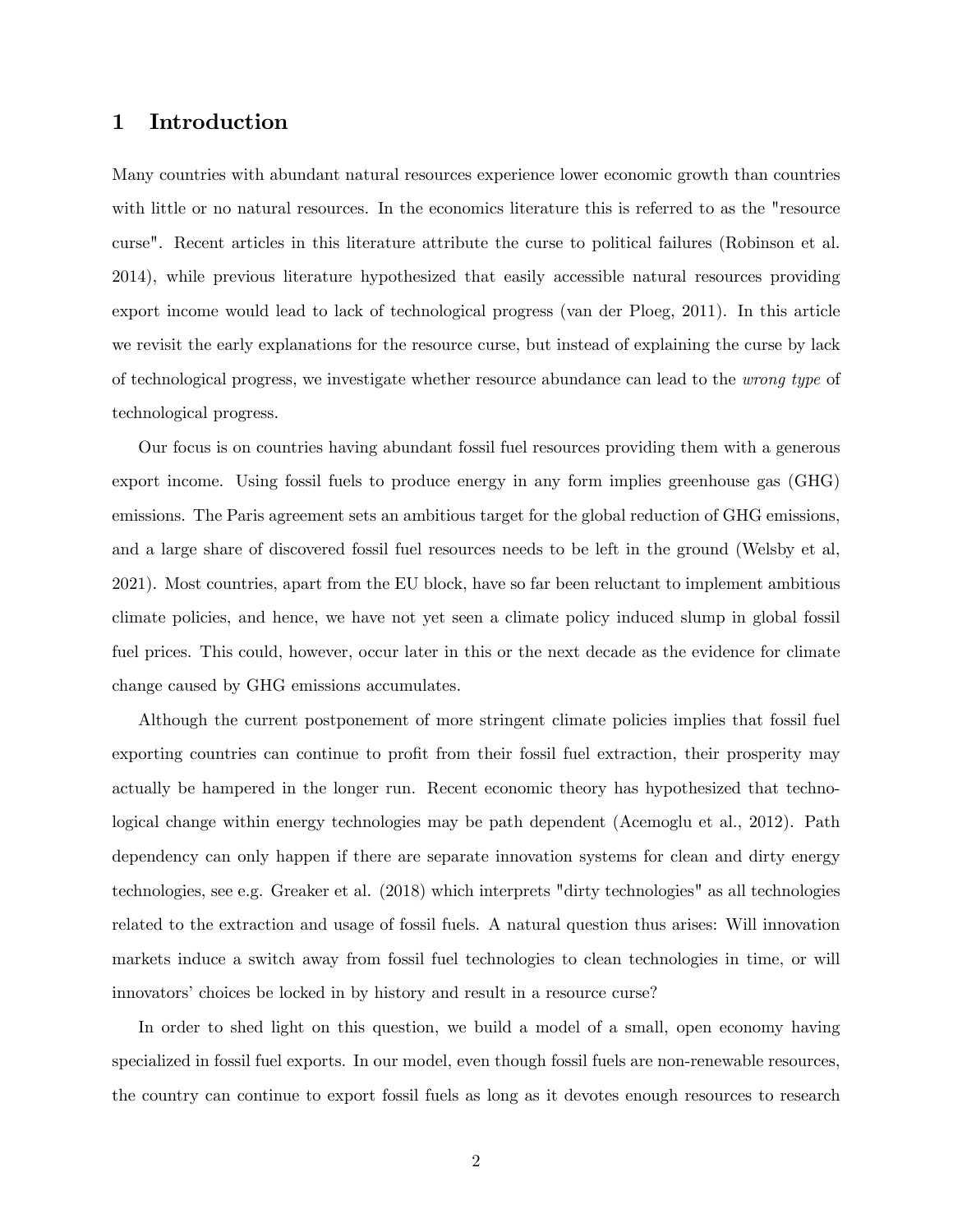and development  $(R&D)$  making fossil fuel extraction from more costly deposits profitable. In the business as usual case (BaU), the government only enacts a neutral R&D policy and do not tax fossil fuel extraction. On the contrary, in the optimal policy case, the government may use both an extraction tax and a directed subsidy to either clean or dirty innovation.

We first solve the model analytically. A fall in the price of fossil fuels will reduce the value of dirty R&D both in the decentralized market and the planner's solution. The relevant question when analyzing optimal subsides towards either of the two research sectors is, however, how the market's valuation of clean versus dirty innovation changes relative to the planner's valuation of clean versus dirty innovation. We show that this relative valuation, and thus the direction of subsidies, depends on a technology effect and a price effect.

The technology effect reflects that the optimal subsidy to clean innovation today increases when clean technology improves at a higher rate. The reason is that scientists do not factor in the positive knowledge externality from their R&D on future R&D. Since the social value of the positive knowledge externality is larger when a certain technology is being more used in the future, R&D within this technology should be subsidized more.

The price effect is the isolated effect of fossil fuel prices on optimal  $R&D$  subsides. As scientists discount the future harder than the planner, future changes in fossil fuel prices will not properly be taken into account by the scientists (in our model patent life-time is Önite). Thus, if fossil fuel prices fall with a constant rate or a higher rate in the future than today, the price and the technology effect together push R&D subsidies to clean technologies upwards.

As shown by Heal (1976), extraction paths are likely to be forward biased when extraction costs depend positively on accumulated extraction, i.e., there is too much extraction in early periods of the lifetime of the resource. Our model shares this feature, and correcting for the cost-externality increases the present value of the resource sector, which through the technology effect lowers the need for subsidies to clean innovation. Moreover, the extraction tax shifts market value of fossil fuel production from today to the future, which may further lower the need for subsidies to clean innovation.

To complement our theoretical Öndings, we provide several numerical illustrations based on our model comparing the BaU case with both first and second best policy cases. Depending on the future development in fossil fuel prices (influenced by global climate policy) and the current state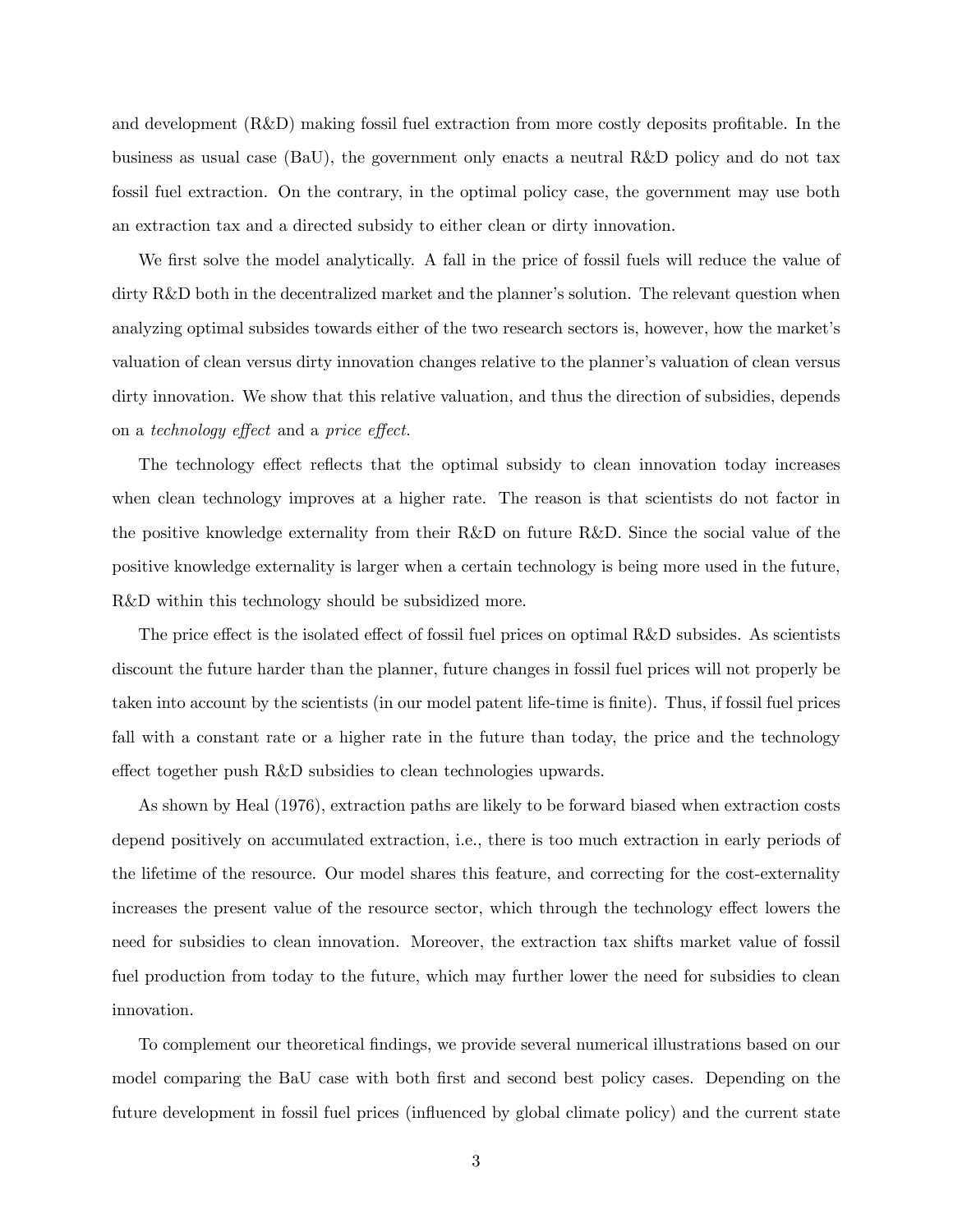of the clean technology alternative, the small, open economy may evolve according to the following four scenarios:

- I Steady course: There is no need for intervention in redirecting R&D since global climate policy stays weak and fossil fuel prices do not decline.
- II Resource curse due to global climate policy: R&D should be redirected since researchers do not sufficiently take into account the effects of future climate policy on fossil fuel prices.
- III Resource curse with no global climate policy: R&D should be redirected even if fossil fuel prices stay constant, due to better prospects for clean technology.
- IV Induced change in course due to climate policy: Even without policy, the private sector shifts  $R&D$  effort to the clean energy sector due to declining fossil fuel prices caused by global climate policy.

Note that global climate policy may both lead to a resource curse (Scenario II) or help the country escaping a potential resource curse (Scenario IV). Furthermore, in the three scenarios II to IV, the government can improve the outcome by offering directed subsidies to clean R&D. Moreover, since extraction paths are forward biased, the R&D subsidy to clean R&D in Scenario II to IV should be higher without an extraction tax. On the other hand, in our model simulations the extraction tax alone does little to redirect R&D towards the clean sector.

The rest of the paper is laid out as follows: In the next section we briefly review the relevant literature. Then in Section 3 we present and solve the model for the *laissez fair* (BaU) solution. This solution is compared to the socially optimal solution in Section 4. Our results are then illustrated by a numerical example in Section 5. Finally, in Section 6 we conclude.

# 2 Literature

Our paper relates to the so-called "resource curse" literature which informs us that when a country is endowed with a valuable and tradable resource, the country may experience low or even negative economic growth. As mentioned in the introduction, several explanations for the resource curse have been discussed in the literature (e.g., van der Ploeg (2011); Robinson et al (2014)). In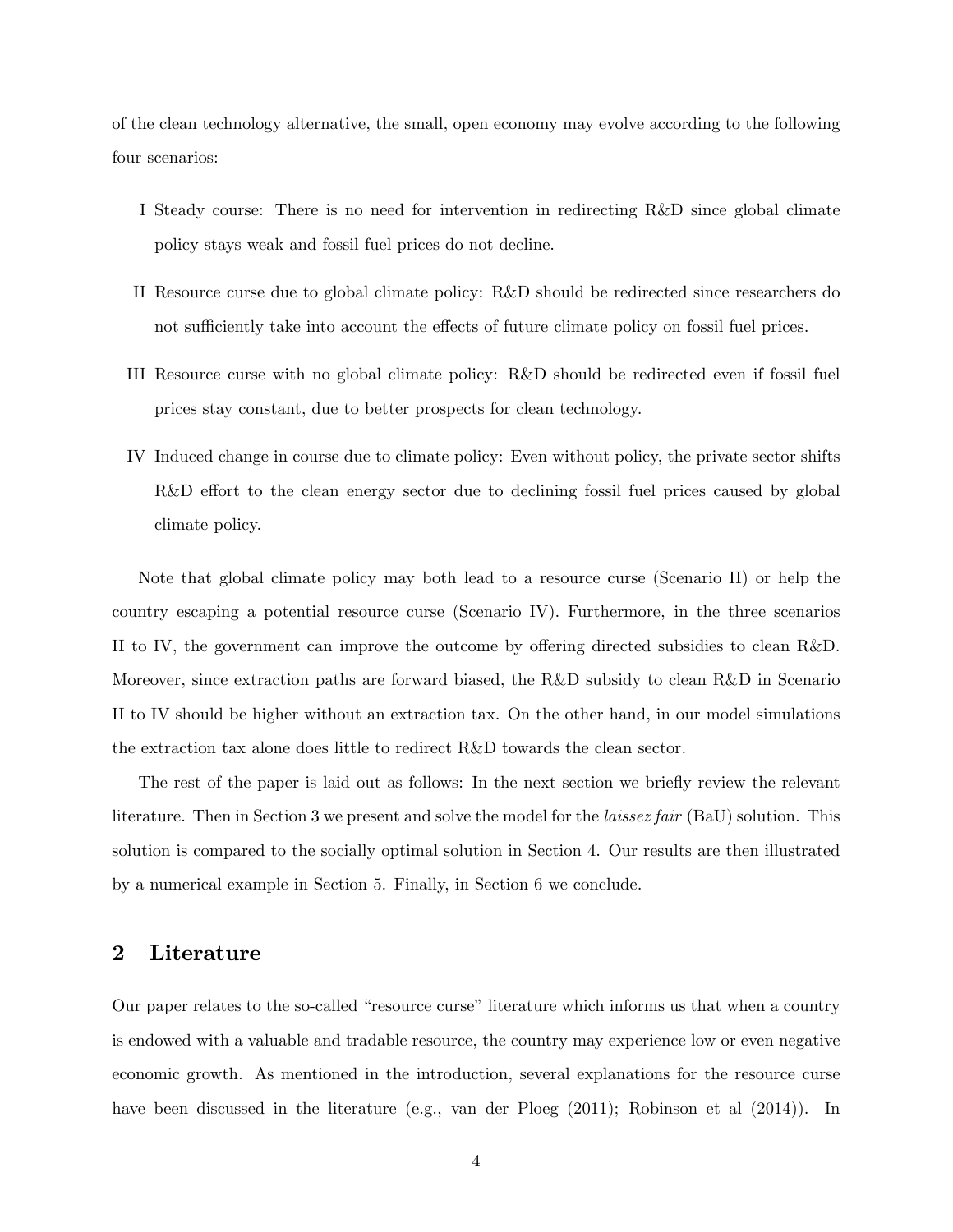particular, the earlier literature emphasized lack of technological progress due to a down scaling of the traded good sector in which most of the technological progress happened (van der Ploeg, 2011). In our paper, harvesting the resource requires a high level of technological skills, however, since technological change is directed, the country may be locked into developing a technology with poor possibilities in the future.

The literature on directed technological change and the environment is steadily increasing in size. Several papers modify and simulate the model from Acemoglu et al.  $(2012)$ , though in different directions and analyzing other problems than in the present paper: Hourcade, Pottier, and Espagne (2011) discuss parameter choices related to the climate part of the model; Mattauch, Creutzig, and Edenhofer (2015) add learning-by-doing effects to the framework; Durmaz and Schroyen (2014) extend the model by adding abatement technology (carbon capture and storage); André and Smulders  $(2014)$  have either energy-saving R&D or labor-saving R&D; Hémous (2013) and van den Bijgaart (2015) extend the model to include more than one country and analyze unilateral environmental policies in a global context, and finally Hart (2019) introduces deadweight losses from R&D subsidies. Apart from Acemoglu et al (2012), none of the above mentioned papers include extraction of a non-renewable resource. And even more importantly for our contribution, none of the papers explore the implication of directed technical change for a small, open economy having specialized in export of a non-renewable resource.

Hassler et al (2021) look at directed technical change in a model with a non-renewable resource, and show that  $R\&D$  effort will be allocated by the market improving the effciency of resource use when the resource becomes scarce. The same happens in our model; R&D can make up for higher prices of the resource, however, as there exists an alternative technolgical development path in our model economy, devoting more and more R&D effort to a dwindling non-renewable resource may be sub-optimal.

Lemoine (2020) also looks at directed technical change, but studies whether a technological shift will happen by itself or whether the economy is locked-in to a certain technology for ever. Lemoine finds that this depends on the elasticity of substitution between resources and capital in the intermediate energy services production function. We consider the same question, but focus on whether global climate policy can induce a shift in due time.

Acemoglu, Akcigit, Hanley, and Kerr (2016) develop a model of endogenous growth with clean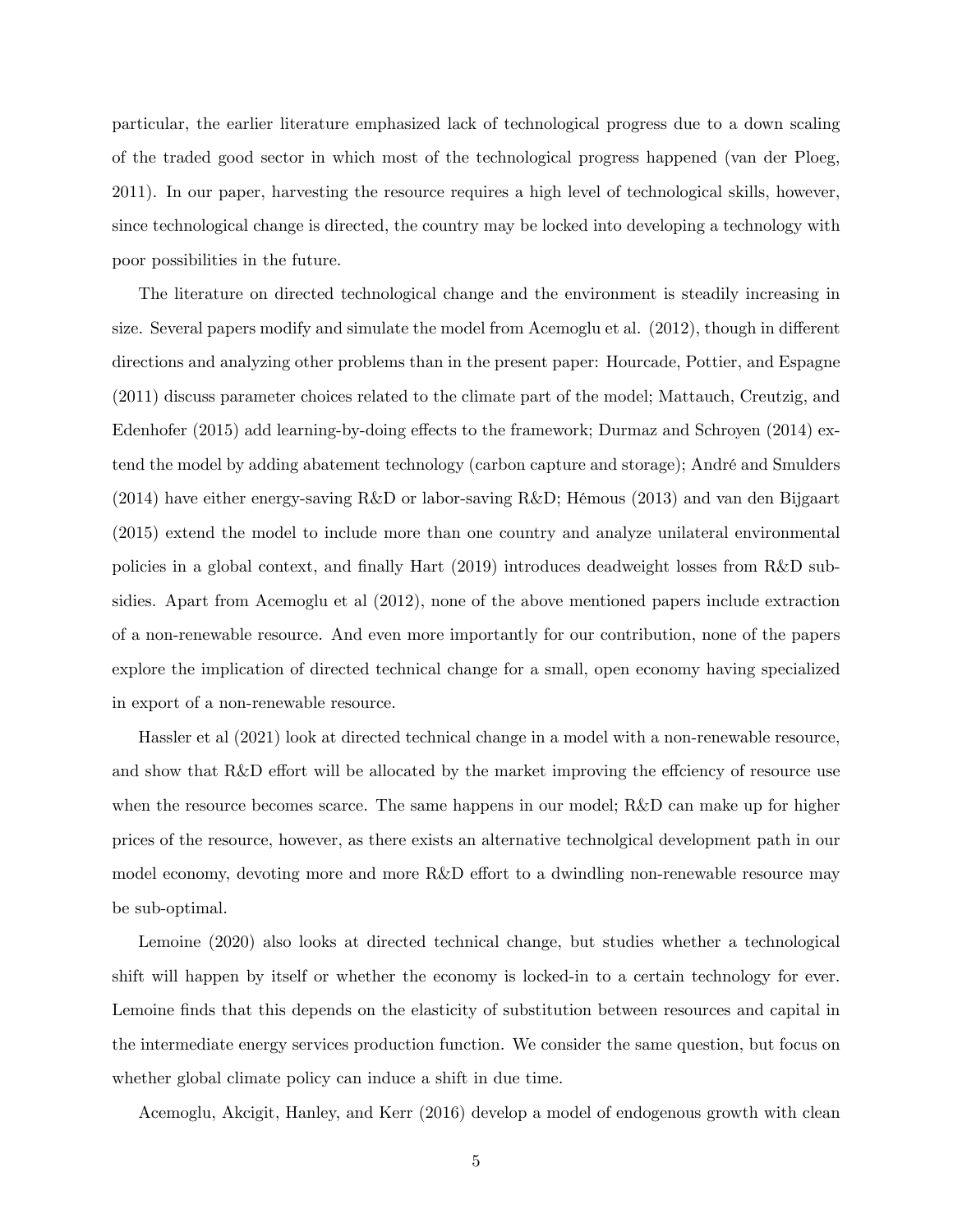and dirty  $R&D$ . They model the innovation process differently from us. In their model clean and dirty machines within a product line are perfect substitutes, and hence, in order to have a market, a new clean machine must in most cases outcompete the dirty machine within the same product line. This only happens rarely, and thus, innovators may not get any profits from clean R&D at all even if they improve upon the clean technology.

A key assumption in models of directed technical change is that innovation is path (state) dependent. A new innovation builds on past quality within a field and increases the productivity of future innovations within the same field. Aghion, Dechezlepretre, Hemous, Martin, and Van Reenen (2016) analyze clean and dirty technologies in the automotive industry. By using patent citations they Önd evidence for separate innovation systems within clean and dirty technologies.Further, they find that the productivity of innovation within a field depends positively on the accumulated innovation within the same field.

In most models of directed technical changem research opportunities in dirty and clean technologies are identical. Thus, the standing on shoulders effect dominates such that research in one area becomes ever more potent when knowledge accumulates. Popp et al. (2013), however, find that research opportunities in any one area of research may dry out. That is, the best ideas are taken first, and later ideas improve the state of the technology to a lesser degree. In the literature this is referred to as *fishing out*, see, e.g., Greaker and Pade (2009). Clearly, if *fishing out* occurs, path dependency may be less likely. Dechezleprêtre, Martin, and Mohnen (2013) find based on a patent citation analysis that spillovers are larger in clean than dirty technologies. The driving force behind the result seems to be that clean technologies are newer technologies than dirty, and that a new technology field has larger spillovers than an old technology field.

# 3 The model

## 3.1 Preliminaries

The model is an infinite-horizon, discrete-time open economy with directed technical change and natural resources. We focus on the energy sector, and do not model other sectors of the economy. In each period t, the country in question produces dirty energy  $Y_{dt}$  based on extraction of fossil fuels and clean energy  $Y_{ct}$  from different kinds of renewable resources. Furthermore, we assume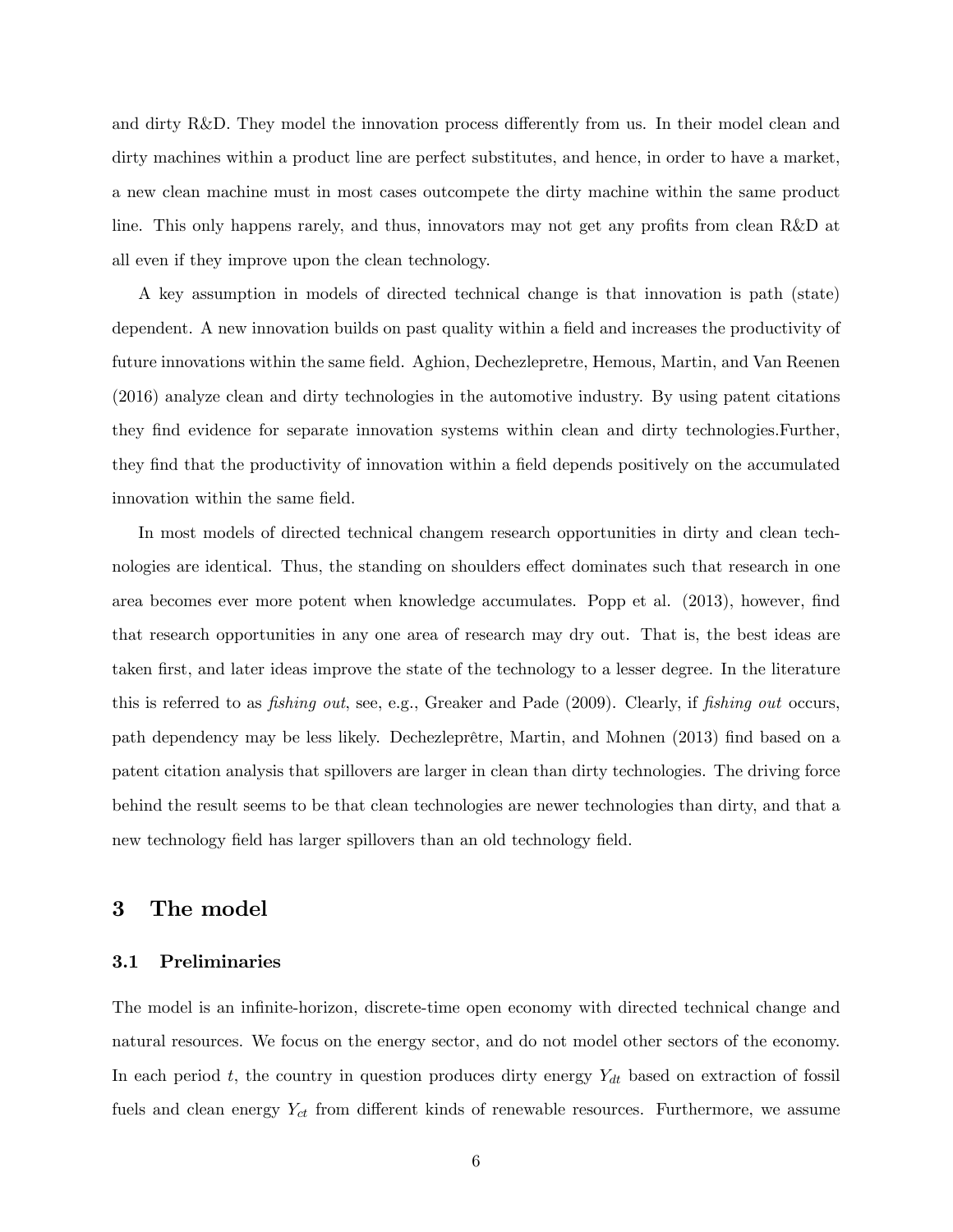that the two types of energy (denoted by  $j = d, c$ ) are freely traded, and that the country faces exogenous world market prices on the dirty and the clean energy good,  $P_{dt}$  and  $P_{ct}$ , respectively. Consequently, the decision on how much to consume and how much to produce of the two energy goods are effectively separated. Furthermore, this implies that national wealth in our stripped down model is synonymous with the current net value of future energy production. First, we start out by describing the laissez faire solution.

## 3.2 Production of the energy goods

In order to produce the two types of energy goods  $j$ , the open economy at time t uses machine variants i of different qualities  $A_{jit}$  in the amount  $x_{jit}$ , and natural resources  $R_{jt}$ . The production function is given by:<sup>1</sup>

$$
Y_{jt} = R_{jt}^{\alpha_2} \int_0^1 A_{jit}^{1-\alpha_1} x_{jit}^{\alpha_1} di,
$$
\n(1)

where  $\alpha_1$  and  $\alpha_2$  are parameters. Within each time period, we assume that there is decreasing returns to scale in energy goods production, and hence,  $\alpha_1 + \alpha_2 < 1$ . Every time a new innovation is made in one of the sectors, one particular machine type  $i$  is replaced by a better machine of the same type. The innovation is drastic, implying the older version of the machine type is no longer used in the market.

Production of dirty energy is based on fossil fuel resources of different accessibility. We assume that the most accessible resources are developed first, and hence, the unit extraction cost  $c_{dt}$  will tend to increase in accumulated extraction. Production of clean energy on the other hand, is based on setting aside dedicated areas (onshore, offshore and/or below ground), which is assumed to be in abundant supply and have constant unit costs  $c_{ct} = \bar{c}$ . The profits  $\pi_{jt}$  in each of the sectors are then given by:

$$
\pi_{jt} = P_{jt} R_{jt}^{\alpha_2} \int_0^1 A_{jit}^{1-\alpha_1} x_{jit}^{\alpha_1} di - \int_0^1 p_{jit} x_{jit} di - (c_{jt} + \tau_{jt}) R_{jt},\tag{2}
$$

where  $p_{jit}$  is the price of machine type i,  $c_{jt}$  is the unit resource costs, and  $\tau_{jt}$  is an extraction tax

<sup>&</sup>lt;sup>1</sup>Without loss of generality, we disregard labour input in energy production.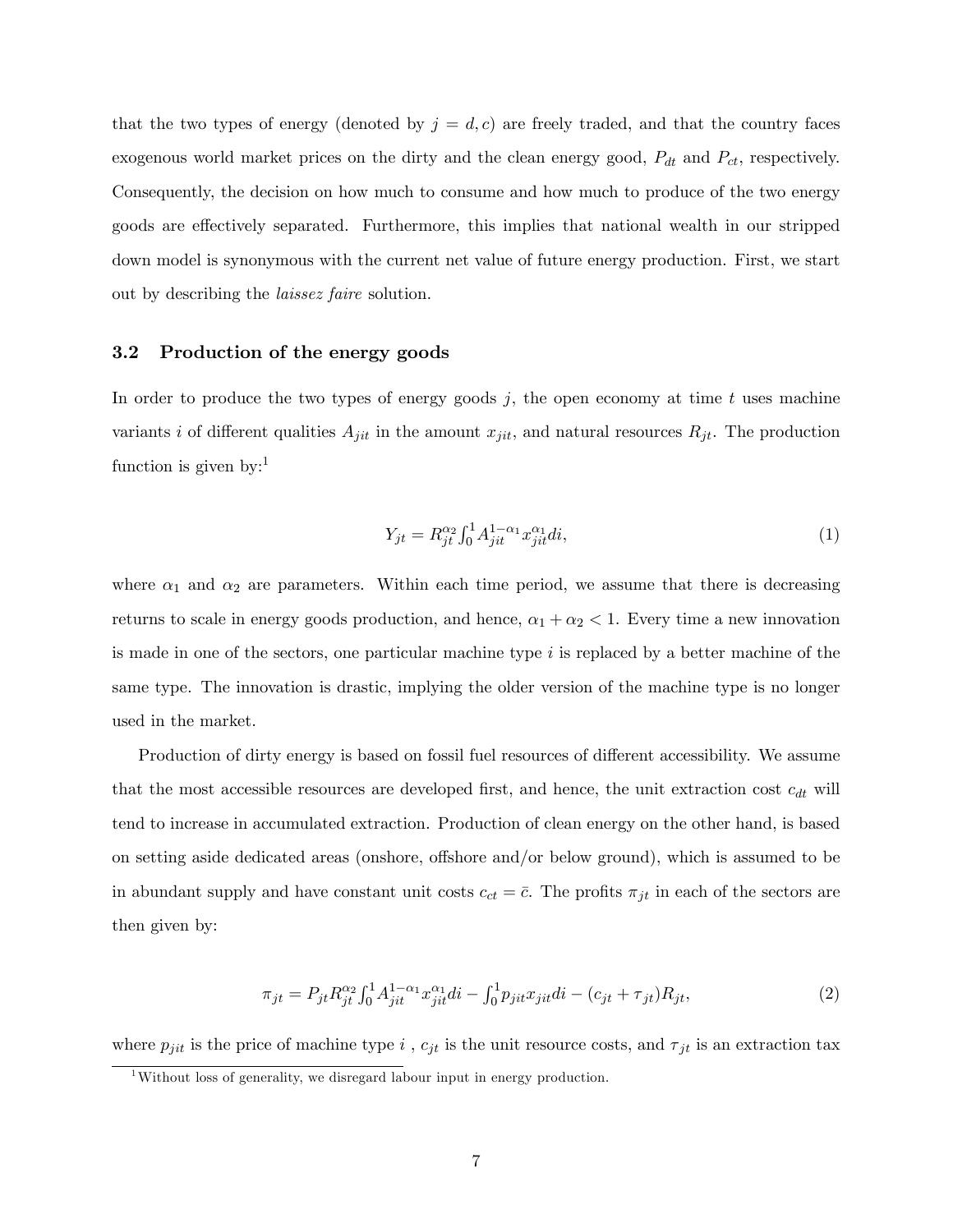reflecting the fossil resource constraint with the corresponding scarcity rent  $\mu_{jt}^2$ . The representative producer maximizes profits  $\pi_{jt}$  with respect to  $R_{jt}$  and  $x_{jit}$ . The first order condition with respect to the optimal use of the resources is given by:

$$
\alpha_2 P_{jt} R_{jt}^{\alpha_2 - 1} \int_0^1 A_{jit}^{1 - \alpha_1} x_{jit}^{\alpha_1} di - c_{jt} - \tau_{jt} = 0,
$$
\n(3)

yielding the resource use on reduced form:

$$
R_{jt} = \left(\frac{\alpha_2 P_{jt} \int_0^1 A_{jit}^{1-\alpha_1} x_{jit}^{\alpha_1} di}{c_{jt} + \tau_{jt}}\right)^{\frac{1}{1-\alpha_2}}.
$$
\n(4)

Or alternatively, using the definition of  $Y_{jt}$ , the resorce use can be written:

$$
R_{jt} = \frac{\alpha_2 P_{jt} Y_{jt}}{c_{jt} + \tau_{jt}}.\tag{5}
$$

In the business as usual case we have  $\tau_{jt} = 0$   $\forall t$ . Note that increased unit extraction costs  $c_t$ will decrease the resource use, while higher average machine quality  $A_{jt}$  will increase the resource use. That is, new innovations increase how much energy can be produced from a resource.

As mentioned above, we assume that the unit extraction cost for the fossil resources  $c_{dt}$  is increasing in the accumulated amount of resources already extracted (there is no physical limit to the amount that can be extracted):

$$
c_{dt} = c(Q_t),
$$

where  $Q_t$  is accumulated extraction at time  $t$  ( $Q_0 = 0$ ), and  $c' > 0$ ,  $c'' > 0$ .<sup>3</sup> We assume that firms in the dirty sector do not take into account the development in  $c_{dt}$  when maximizing profits, for instance, because they do not have property rights of the resources but can apply for concessions issued by the government and have to start their activity within a certain time.

In an alternative case, we assume that firms face an extraction tax  $\tau_{dt}$ . The effective private cost per unit extracted is then  $c_{dt} + \tau_{dt}$ . The extraction tax is set equal to the scarcity rent  $\mu_{dt}$ , which is given by:

<sup>&</sup>lt;sup>2</sup>Note that since  $c_{ct} = \bar{c}$  and  $\mu_{ct} = 0$  for all t, we set  $\tau_{ct} = 0$  for all t.<br><sup>3</sup>In the simulations later we use  $c_{dt} = c_0(1 + \phi Q_t^2)$  where  $\phi$  is a parameter.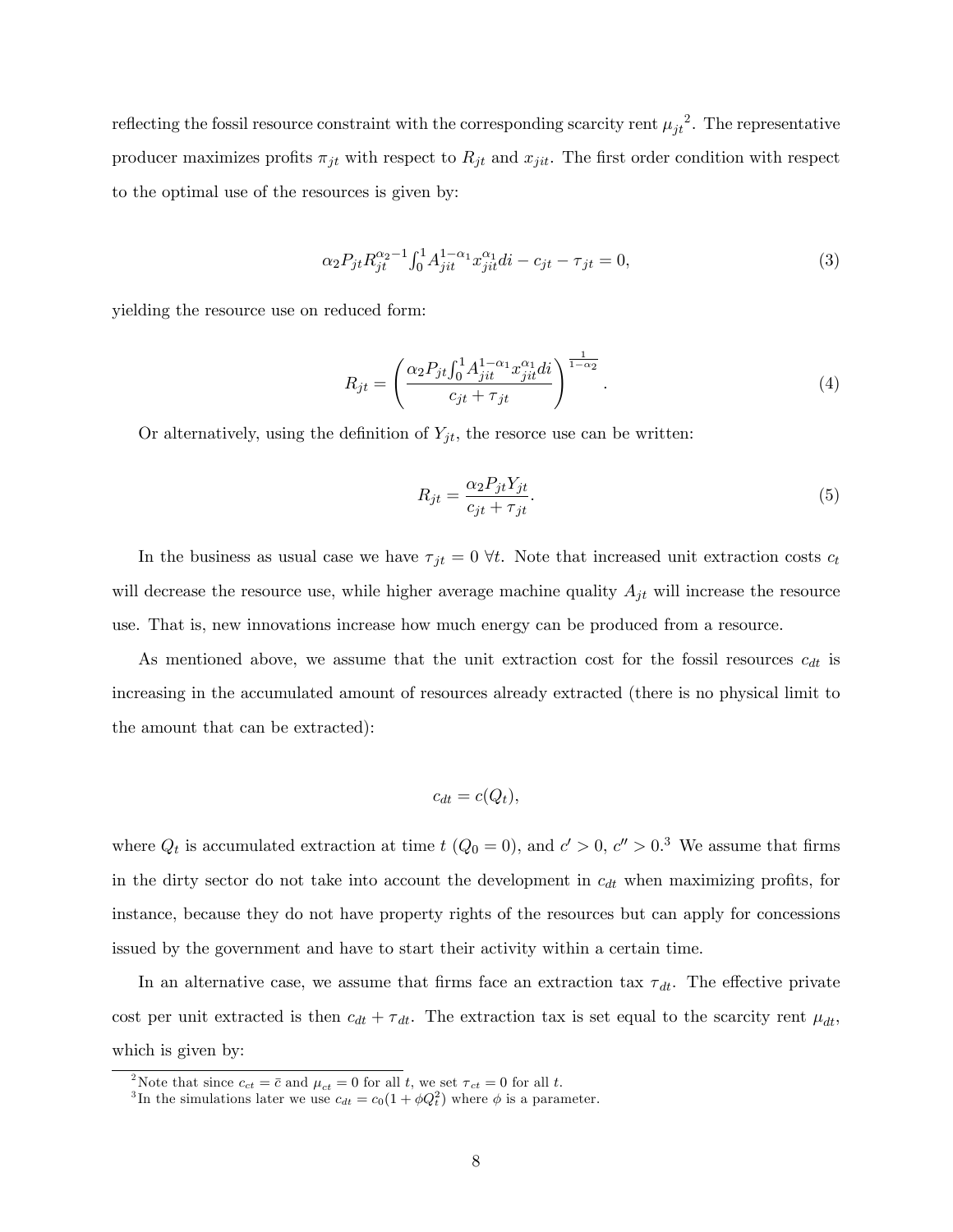$$
\mu_{dt} = (1+r)\mu_{dt-1} - c'(Q_t)R_{dt},
$$

with  $\lim_{t\to\infty} (1+r)^{-t} \mu_{dt} Q_t = 0$ , where r is the per period discount rate. The extraction tax  $\tau_{jt}$ reflects that higher extraction today increases extraction costs in future periods.

Next, the first order condition with respect to the optimal use of machines given by:

$$
\alpha_1 P_{jt} R_{jt}^{\alpha_2} A_{jit}^{1-\alpha_1} x_{jit}^{\alpha_1-1} - p_{jit} = 0,\tag{6}
$$

Rearranging (6) yields the demand function for machines in both sectors:

$$
x_{jit} = \left(\frac{\alpha_1 P_{jt} R_{jt}^{\alpha_2}}{p_{jit}}\right)^{\frac{1}{1-\alpha_1}} A_{jit} \tag{7}
$$

The machine producers have a monpoly on their machine type  $i$  and maxmize profit with point of departure in (7). Lastly, note that the government may tax  $\pi_{jt}$  without changing the first order conditions (3) and (6). Resource rent taxation is however beyond the scope of the paper.

## 3.3 Supply of machines

A domestic producer with the highest quality machine type  $ji$  is in effect a monopolist and solves:

$$
\max_{p_{jit}} [(p_{jit} - \psi(1 - \sigma))x_{jit}], \qquad (8)
$$

where demand  $x_{jit}$  is given by (7) above,  $\psi$  is the unit cost of a machine, and  $\sigma$  is a subsidy to correct for the static monopoly distortion. The problem (8) yields:

$$
p_{jit} = \frac{\psi(1-\sigma)}{\alpha_1} \tag{9}
$$

Without loss of generality, costs are normalized to  $\psi = \alpha_1^2$  (cf. Acemoglu et al., 2012), and the efficient subsidy rate that gives price equal to marginal cost is then  $\sigma = 1 - \alpha_1$ , which we assume is implemented for both machine types. The profit maximizing price on machines is then  $p_{jit} = \psi = \alpha_1^2$ . Inserting back into (8), we have:  $\pi_{jit} = \alpha_1^2 (1 - \alpha_1) x_{jit}$ . Further, using (7), we obtain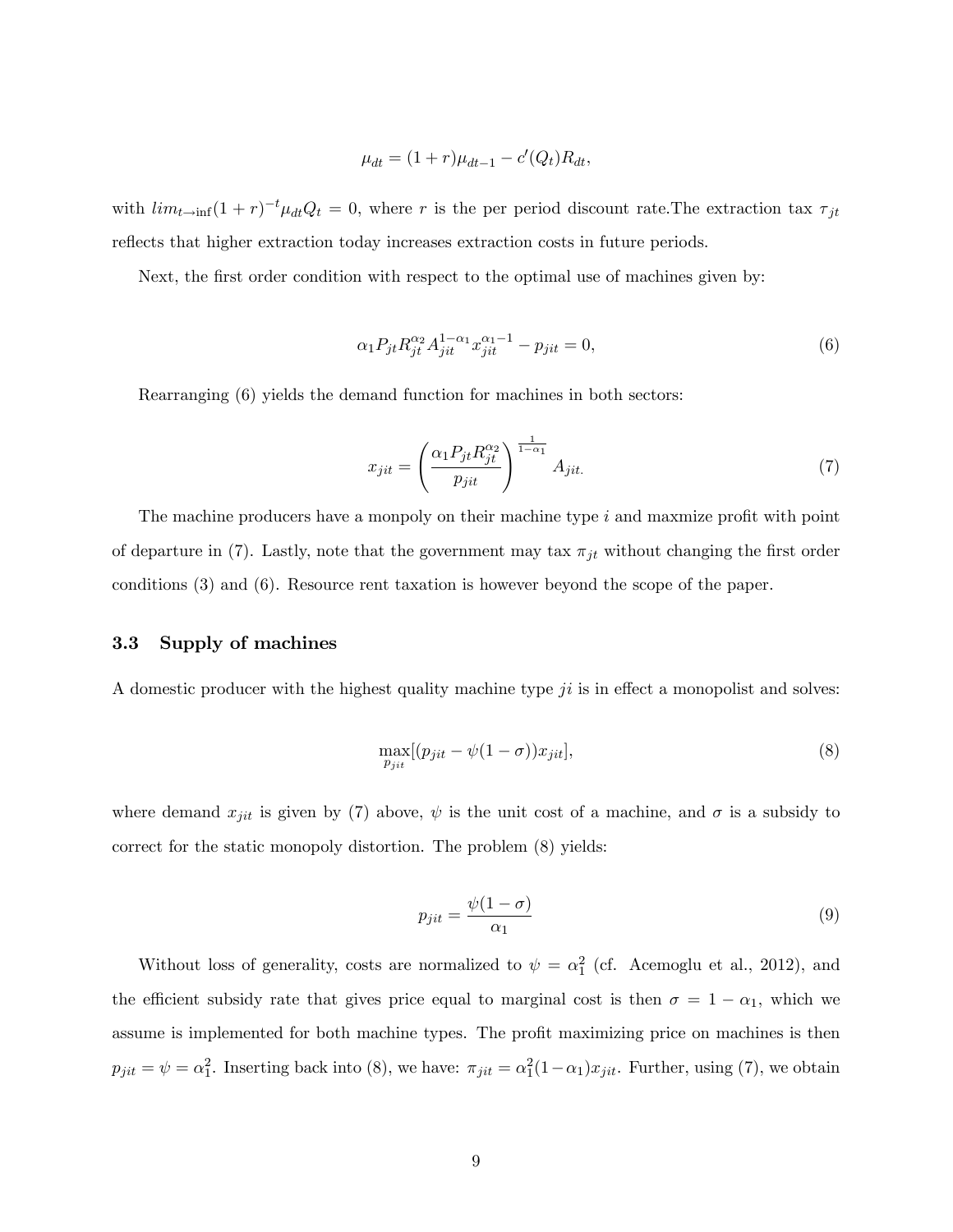for the per period profit  $\pi_{jit}$  of a machine producer:

$$
\pi_{jit} = \bar{\alpha} \left( P_{jt} R_{jt}^{\alpha_2} \right)^{\frac{1}{1-\alpha_1}} A_{jit},\tag{10}
$$

where  $\bar{\alpha} = (1 - \alpha_1) \alpha$  $\frac{1-2\alpha_1}{1-\alpha_1}$ .

## 3.4 Innovation and allocation of scientists

Average machine quality increases both due to successful innovation by domestic scientists and the arrival of foreign innovations. When a new innovation is made or imported of machine type  $i$ ,  $A_{jit}$ bumps up to  $(1 + \gamma)A_{jit}$ , where  $\gamma$  is the quality step.

We normalize the number of domestic scientists to one:

$$
\ell_{ct} + \ell_{dt} = 1 \tag{11}
$$

where the mass of scientists in one sector is given by  $\ell_{jt}$ . A scientist can choose sector, but not target a specific machine type; instead a scientist is randomly allocated to a machine type in the specific sector. Thus, the scientist makes her decision based on the average machine quality in sector  $A_{jt}$  which is given by:

$$
A_{jt} \equiv \int_0^1 A_{jit} di. \tag{12}
$$

A scientist engaged in innovation in sector j then expects a quality  $(1 + \gamma)A_{jt}$  upon successful innovation. Further, we assume that there may be duplication by other scientists, i.e. more than one scientist may have the same successful innovation in a given period. We let the duplication effect be represented by decreasing returns to labor input on aggregate sector innovation given by the function  $\ell_{jt}^{\infty}$  where  $\varpi \in (0, 1)$ . The probability of a successful domestic innovation in sector j is then given by  $\eta_j \ell_{jt}^{\varpi}$ , where  $\eta_j$  is a parameter.

Foreign innovations in sector j arrive with probability  $\nu_j$ . The average quality of the machine types then develops according to:

$$
A_{j,t} = \left(1 + \left(\eta_j \ell_{jt}^{\overline{\omega}} + \nu_j\right)\gamma\right) A_{jt-1}.\tag{13}
$$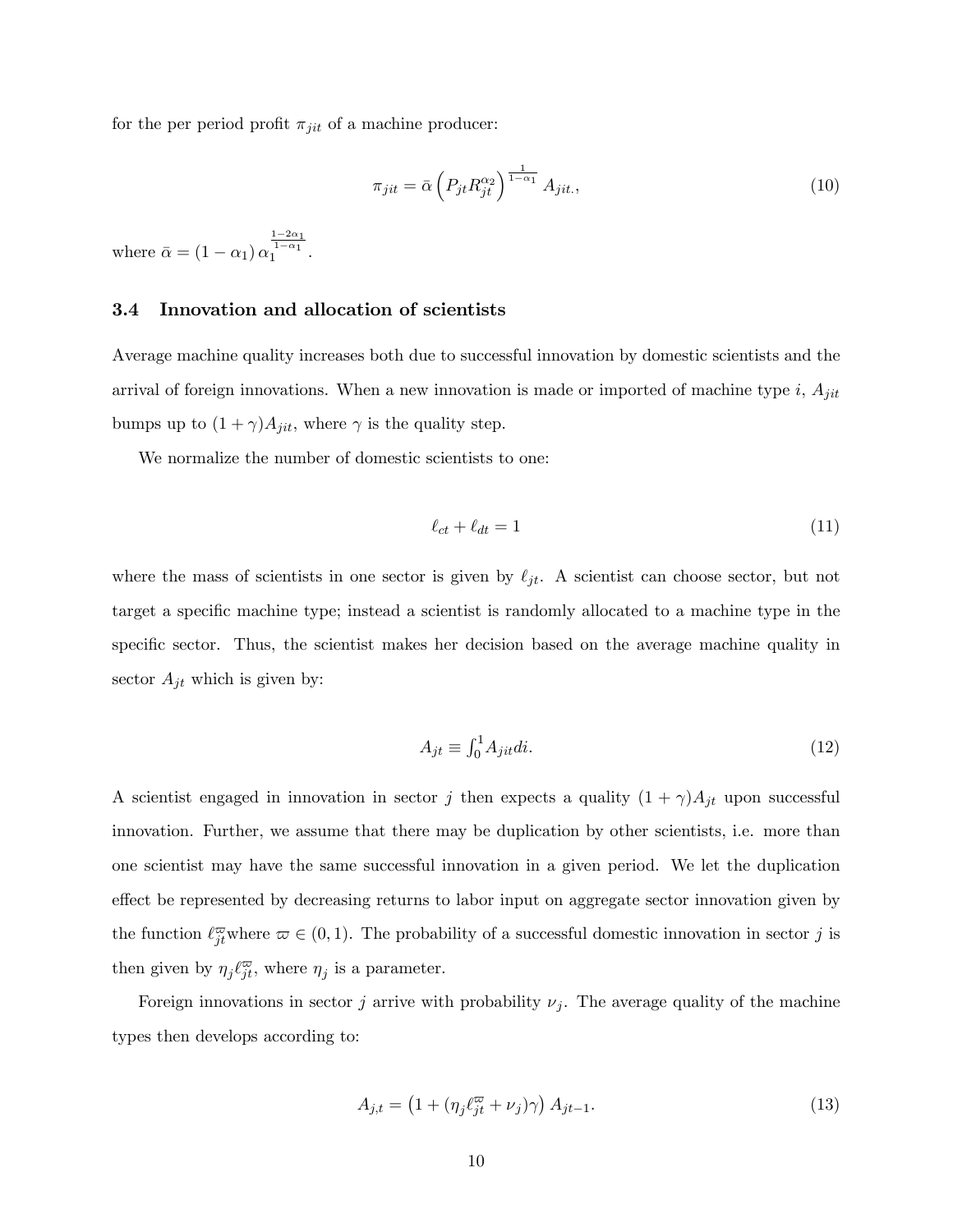We will not analyze the effect of forreign innovation  $v_j$  in the theory section, but return to it in the numerical simulations. Moreover, we follow Acemoglu et al. (2012) and assume that scientists only earn profits on an innovation in the same period as they innovate. Using  $(10)$ , the expected profit  $\Pi_{jt}$  of a single scientist entering sector j at time t is then given by:

$$
\Pi_{jt} = (1 + s_{jt}) \eta_j \ell_{jt}^{(\varpi - 1)} \bar{\alpha} \left( P_{jt} R_{jt}^{\alpha_2} \right)^{\frac{1}{1 - \alpha_1}} (1 + \gamma) A_{jt-1}
$$
\n(14)

where  $\ell_{jt}^{(\varpi-1)}$  is the average productivity of a scientist in sector j and  $s_{jt}$  is a subsidy to research in sector j. The allocation of scientists is then decided by the following arbitrage condition:  $\Pi_{ct} = \Pi_{dt}$ . By solving for  $\ell_{ct}/\ell_{dt}$  we obtain:

$$
\frac{\ell_{ct}}{\ell_{dt}} = \left( \frac{(1+s_{ct})\eta_c \left( P_{ct} R_{ct}^{\alpha_2} \right)^{\frac{1}{1-\alpha_1}} A_{ct-1}}{(1+s_{dt})\eta_d \left( P_{dt} R_{dt}^{\alpha_2} \right)^{\frac{1}{1-\alpha_1}} A_{dt-1}} \right)^{\frac{1}{1-\omega}}.
$$
\n(15)

First, remember from (4) that, *ceteris paribus*, resource use will be higher, the lower the resource price. Second, implementing a neutral R&D policy, e.g., setting  $s_{ct} = s_{dt}$  and assuming  $\eta_c = \eta_d$ , we observe from (15) that the allocation of scientist in the economy under study is governed by three factors:

**Proposition 1** More researchers will be allocated to a sector  $j$  i) the higher is the final product price  $P_{jt}$ , ii) the lower is the private resource cost  $c_{jt} + \tau_{jt}$ , and iii) the higher is the level of technology  $A_{jt-1}$ .

In case resource use is regulated by the state e.g. through concessions such that (4) may not hold, the state will also (indirectly) influence the allocation of researchers by its concession policy.

The decentralized *laissez fair* equilibrium is now characterized. That is, for each period  $t(1)$ , (3), (11). (13) and (15) constitute eigth equations which together determine the eight variables  $Y_{dt}$ ,  $Y_{ct}$ ,  $R_{dt}$ ,  $R_{ct}$ ,  $A_{dt}$ ,  $A_{ct}$ ,  $l_{ct}$  and  $l_{dt}$  given initial values  $A_{d0}$  and  $A_{c0}$ . Finally, the wealth  $W^{0}$  of the open economy in the laissez fair is given by:

$$
W^{0} = \sum_{t=0}^{\infty} \frac{1}{(1+r)^{t}} \left[ \sum_{j} P_{jt} Y_{jt} - \psi \left( \int_{0}^{1} x_{cit} di + \int_{0}^{1} x_{dit} di \right) - c_{dt} R_{dt} - \bar{c} R_{ct} \right]
$$
(16)

where the terms in the brackets are the per period net value of the energy production. In the next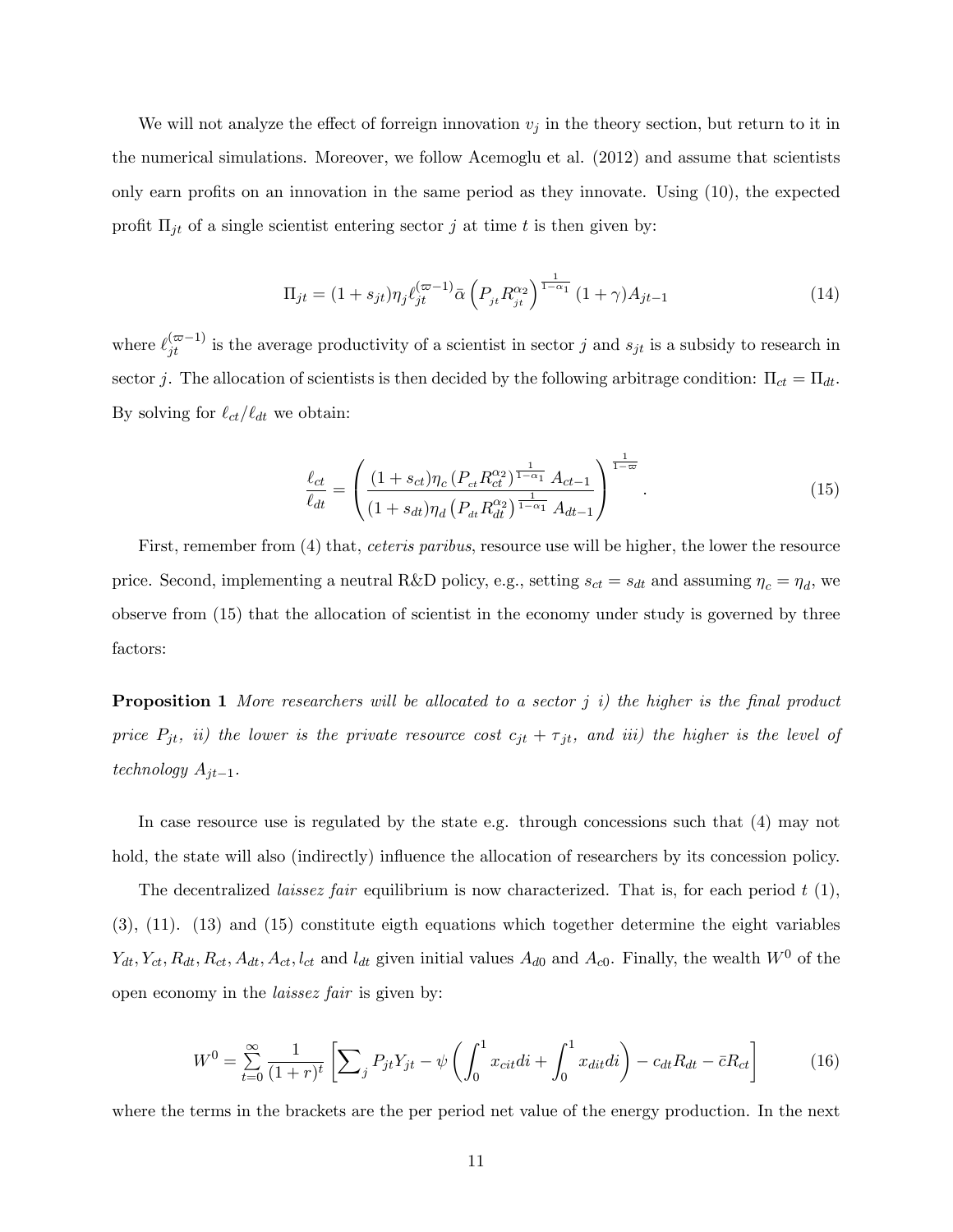section we compare the *laissez fair* with the first best.

# 4 First best and innovation subsides

## 4.1 The socially optimal allocation of researchers

The planner's problem is to maximize  $W^0$  in (16), that is, the present value of production, with technologies  ${\cal A}_j$  and resource  ${\cal Q}$  as the stock variables:

$$
\max_{L_{jt}, \ell_{jt}, R_{jt}, Y_{jt}} \sum_{t=0}^{\infty} \frac{1}{(1+r)^t} \left[ \sum_j P_{jt} Y_{jt} - \psi \left( \int_0^1 x_{cit} di + \int_0^1 x_{dit} di \right) - c_{dt} R_{dt} - \bar{c} R_{ct} \right]
$$

$$
Y_{jt} = R_{jt}^{\alpha_2} \int_0^1 A_{jit}^{1-\alpha_1} x_{jit}^{\alpha_1} di
$$

$$
A_{jt} = \left[ 1 + (\eta_j \ell_{jt}^{\varpi} + \nu_j) \gamma \right] A_{jt-1}
$$

$$
Q_t = Q_{t-1} + R_{d,t-1}
$$

$$
\ell_{ct} + \ell_{dt} \le 1,
$$

$$
(17)
$$

given  $A_{c0} < A_{d0}$ ,  $Q_0$ , and  $c_{dt} = c(Q_t)$ .

Solving the problem (17) gives the following expression for the optimal allocation of scientists (where we have set  $\eta_c = \eta_d$ ):

$$
\frac{\ell_{ct}^{S}}{\ell_{dt}^{S}} = \left(\frac{\frac{A_{ct-1}}{A_{ct}} \sum_{k=0}^{\infty} (\frac{1}{1+r})^{k} P_{c,t+k} Y_{c,t+k}}{\frac{A_{dt-1}}{A_{dt}} \sum_{k=0}^{\infty} (\frac{1}{1+r})^{k} P_{d,t+k} Y_{d,t+k}}\right)^{\frac{1}{1-\infty}},
$$
\n(18)

where  $\ell_{jt}^S$  denotes the first best allocation of researchers at time t to innovation in sector j (see Appendix A:1 for derivation).

To compare the socially optimal allocation with the market allocation of researchers, we rewrite (15) and set  $\eta_c = \eta_d$  and  $s_{ct} = s_{dt}$ . We then get the following expression for the decentralized allocation of scientists<sup>4</sup>:

$$
\frac{\ell_{ct}^{M}}{\ell_{dt}^{M}} = \left(\frac{\frac{A_{ct-1}}{A_{ct}} P_{ct} Y_{ct}}{\frac{A_{dt-1}}{A_{dt}} P_{dt} Y_{dt}}\right)^{\frac{1}{1-\varpi}}
$$
\n(19)

<sup>&</sup>lt;sup>4</sup>Inserting (7) and  $p_{ijt} = \alpha_1^2$  into (1), we can substitute  $R_{jt}$  with  $Y_{jt}$  by using  $R_{jt}^{\frac{\alpha_2}{1-\alpha_1}} = Y_{jt}A_{jt}^{-1} \left( \frac{P_{jt}}{\alpha_1} \right)$  $\int^{\frac{-\alpha_1}{1-\alpha_1}}$ . This is then inserted into (15).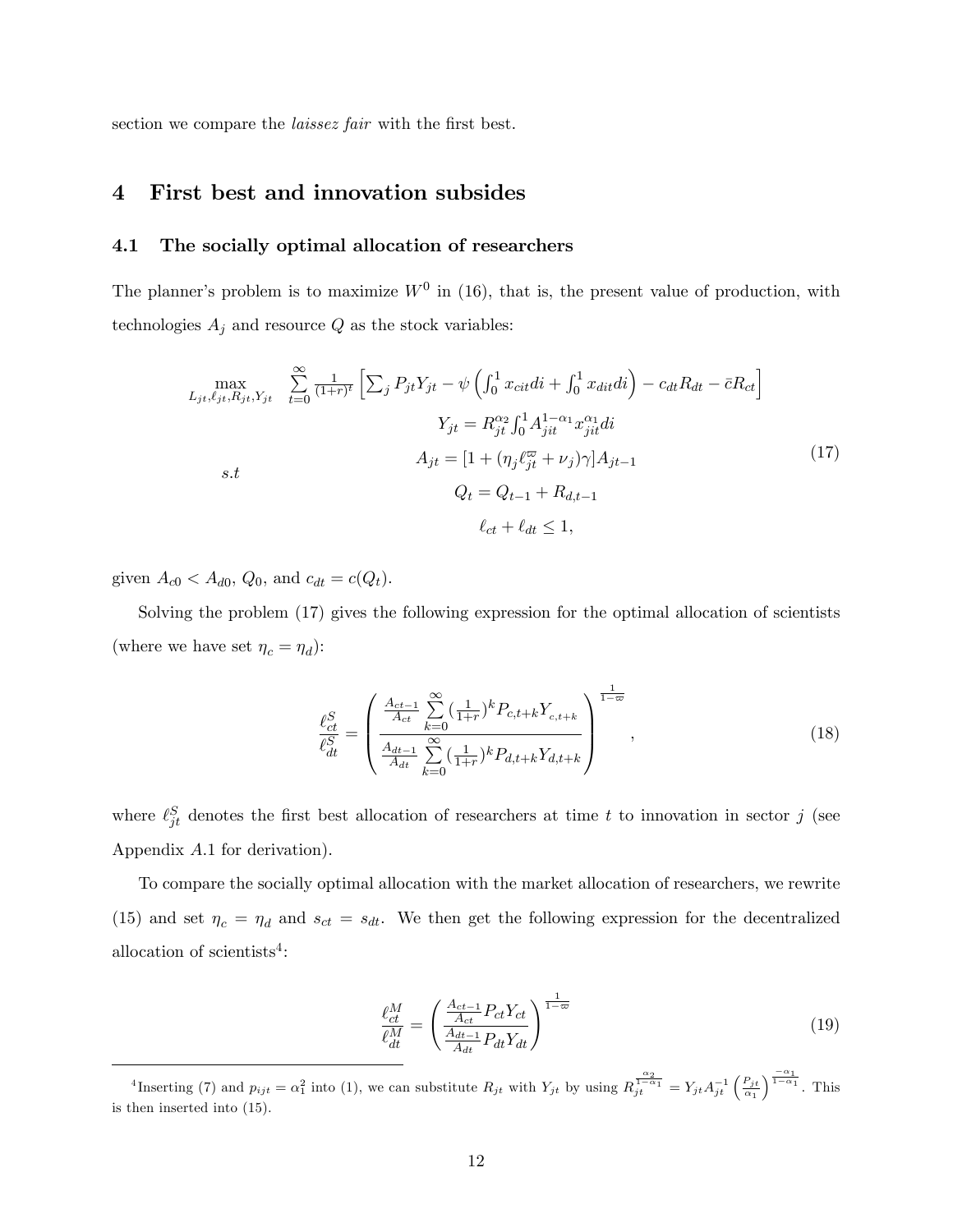where  $\ell_{jt}^M$  denotes the market allocation of researchers at time t to innovation in sector j.

Not surprisingly, the first best allocation of researchers given by (18) may depart from the market allocation of researchers given by (19). Along the socially optimal growth path, the social planner allocates more scientists to the innovation sector in which the net present value of the total future production is greater, while in the market allocation researchers are allocated to the sector in which today's value of production is greater.<sup>5</sup> This difference in allocation may lead to a (technology) resource curse:

**Definition 1** The economy is in a state of (technology) resource curse if along the laissez fair growth path, more researchers are allocated to dirty innovation than clean innovation in each period, i.e.,  $\ell_{dt}^{M} > \ell_{ct}^{M}$   $\forall t$ , while there exist alternative development paths that give higher wealth as given by (16) in which more researchers are allocated to clean innovation than dirty innovation from a period T onwards, i.e.,  $\ell_{dt} < \ell_{ct} \ \forall t > T$ .

Our numerical analysis in Sub-section 5.3 shows one example of such a lock-in in technology, which we label as a resource curse. A resource curse is caused by the market misallocating researchers. One obvious reason is that fossil fuel prices in the future may fall relative to clean energy prices due to climate policy. Another reason is that future fossil fuel production will become more costly. As we will see, both factors may in isolation give rise to a resource curse.

## 4.2 Comparing allocations of scientists

We now want to inquire further into optimal policies for avoiding a resource curse as defined above. Consider the following ratio between the allocation of scientists in the decentralized market solution relative to the planner's solution:

$$
\frac{\frac{\ell_{ct}^{M}}{1-\ell_{ct}^{M}}}{\frac{\ell_{ct}^{S}}{1-\ell_{ct}^{S}}} = \left(\frac{\frac{P_{ct}Y_{ct}}{P_{dt}Y_{dt}}}{\sum_{k=0}^{\infty}(\frac{1}{1+r})^{k}P_{c,t+k}Y_{c,t+k}}\right)^{\frac{1}{1-\infty}}
$$
\n(20)

<sup>&</sup>lt;sup>5</sup>Assuming that scientists discount the future completely as in (19) is admittedly a strong assumption, which we have copied from Acemoglu et al (2012). We return to this issue in Section 6.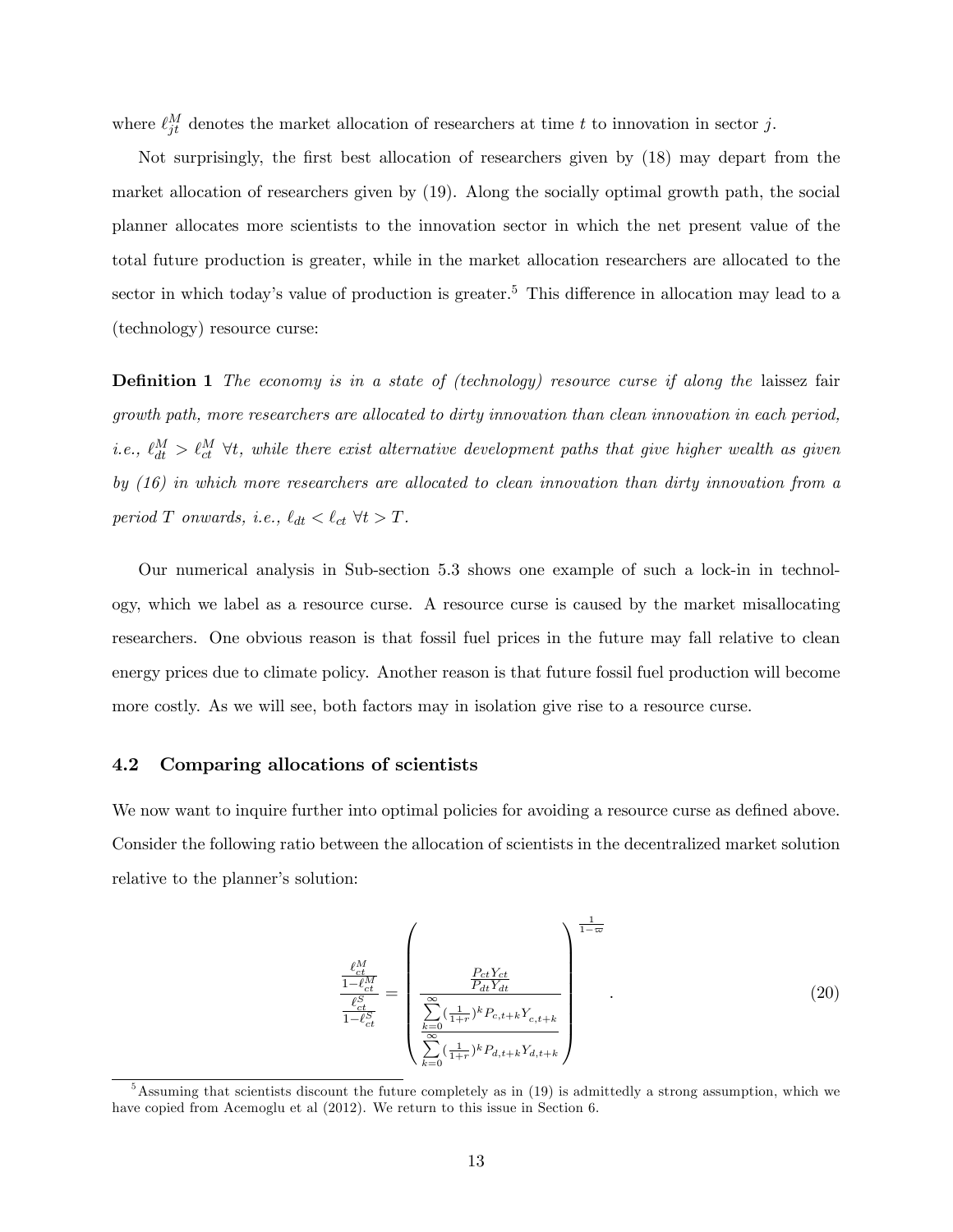We pose the following question: What innovation sector must be subsidized more in a given period in order to implement that period's efficient allocation of scientists when either resource market values or resource extraction policies change? Note that a subsidy to an innovation sector j will simply increase the value of doing research in sector j, see  $(14)$ . For instance, a decline in the price  $P_{dt}$  will, ceteris paribus, reduce the allocation of scientists to dirty innovation both in the decentralized market and the socially optimal solution. However, the relevant question is not whether dirty innovation is reduced, but whether the relative change in allocations given by (20) is impacted such that a change in R&D policy is warranted.

This relative change in allocations depends on both the direct price effect and the indirect effects of changes in the development of technology  $A_{j,t+k}$  and the private resource cost  $c_{dt} + \tau_{dt}$ . To simplify notation, we define the private resource costs  $\chi_{dt} \equiv c_{dt} + \tau_{dt}$ . In the following we develop three propositions focusing on the different effects in isolation. That is, in each proposition we fix the paths of two of the three variables  $A_{j,t+k}$ ,  $P_{j,t+k}$  and  $\chi_{d,t+k}$ , and examine the effects on R&D subsidies of a change in the chosen variable.

Holding prices  $P_{j,t+k}$  and resource costs  $\chi_{d,t+k}$  fixed, we first have a proposition on optimal subsides and the isolated *technology* effect:

**Proposition 2** Along an optimal subsidy path where the socially optimal  $A_{j,t+k}$  are induced in the market while the resource cost  $\chi_{d,t+k}$  is fixed for  $j \in c, d$  for all k, the optimal subsidy  $s_{jt}^*$  at time t is increasing in the socially optimal allocation of scientists  $\ell_{j,t+k}^S$  for any  $k > 0$ .

## **Proof.** See Appendix  $A.3$

That is, holding prices and resource costs fixed, if the planner wants to increase the allocation of scientists to clean innovation in the future, the optimal subsides to clean innovation needs to increase today. Thus, even if the fossil fuel price stays constant, the efficient allocation of scientist to dirty innovation may go down due to increasing extraction costs, and this *technology* effect of reduced dirty technology growth tends to push up the need for clean innovation subsides. We demonstrate in the numerical illustrations that along an optimal growth path in which clean technology substitutes for dirty technology, subsidies to clean energy should be higher at the start, but should never completely be removed.

Matters are, however, more complicated as this technology effect may be countervailed by the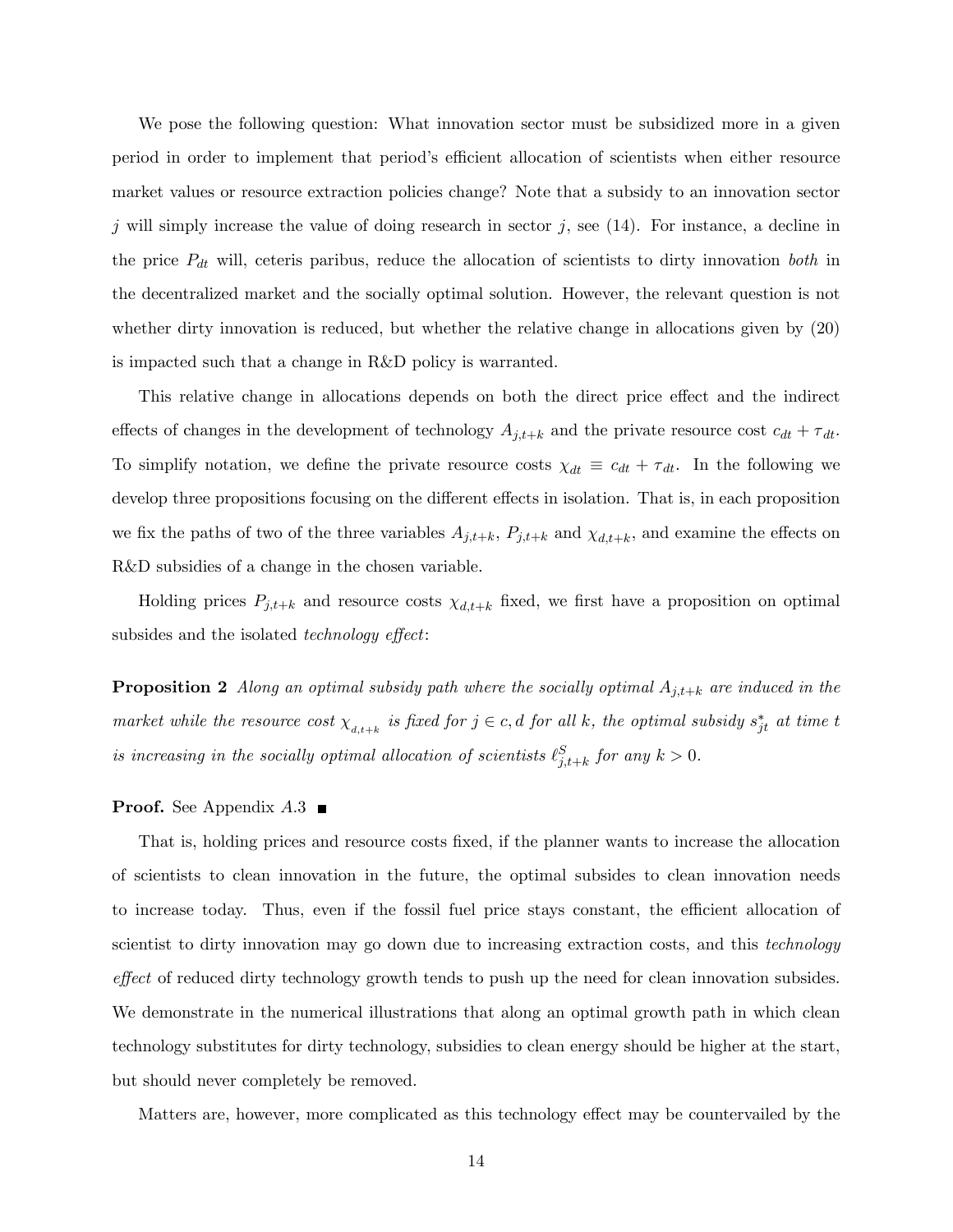direct effect of fossil fuel prices on optimal subsides. Suppose the planner sets subsides to induce some given technology paths  $A_{j,t+k}$ . We can think of these paths as the optimal technology paths prior to a change in fossil fuel prices. Then, taking these paths  $A_{j,t+k}$  as given while holding resource costs  $\chi_{d,t+k}$  fixed, we have the following proposition on optimal subsides and the isolated price effect:

**Proposition 3** Along a subsidy path where some given technology paths  $A_{j,t+k}$  are induced in the market while the resource cost  $\chi_{_{d,t+k}}$  is fixed for  $j \in c,d$  for all k, the subsidy  $s_{jt}$  at time t necessary to induce  $A_{jt}$  is:

i) unchanged if the percentage fall in prices  $P_{j,t+k}$  is the same for all k;

ii) lower if the percentage fall in prices  $P_{j,t+k}$  is larger for at least one k than the price fall at time t (and the price fall is at least equal to the price fall at time t for all other  $k$ );

iii) higher if the percentage fall in the price  $P_{j,t+k}$  is larger at time t than the price fall for any k.

### **Proof.** See Appendix  $A.4 \blacksquare$

That is, locking down technology and resource costs paths, whether the optimal subsidy increases or decreases depends on at when the price change occurs. Focusing on lower fossil fuel prices, scientists today do not take into account a fall in future prices and thus provide too much dirty innovation today, which tends to push up the need for subsides to clean innovation. Contrary to this, if fossil fuel prices fall relatively more today than in the future, scientists reduce dirty innovation too much. Thus, less subsides to clean innovation is needed.

Proposition 3 together with Proposition 2 imply that optimal subsidies to clean innovation increase today when fossil fuel prices fall with a constant rate or with a higher rate in the future than today. However, when fossil fuel prices fall relatively more today than in the future, the technology effect and the price effect pull in opposite directions, and in sum optimal subsidies to clean innovation today may increase or decrease. In the numerical illustrations we focus on a gradual decline in fossil fuel prices, and show that this induces a large positive shift in the subsidy to clean R&D compared with a scenario in which fossil fuel prices stay constant.

We next turn to changes in the private resource cost  $\chi_{d,t+k}$  and how this interacts with innovation incentives and optimal subsides. Recall that resource use in a period is given by  $(4)$ ,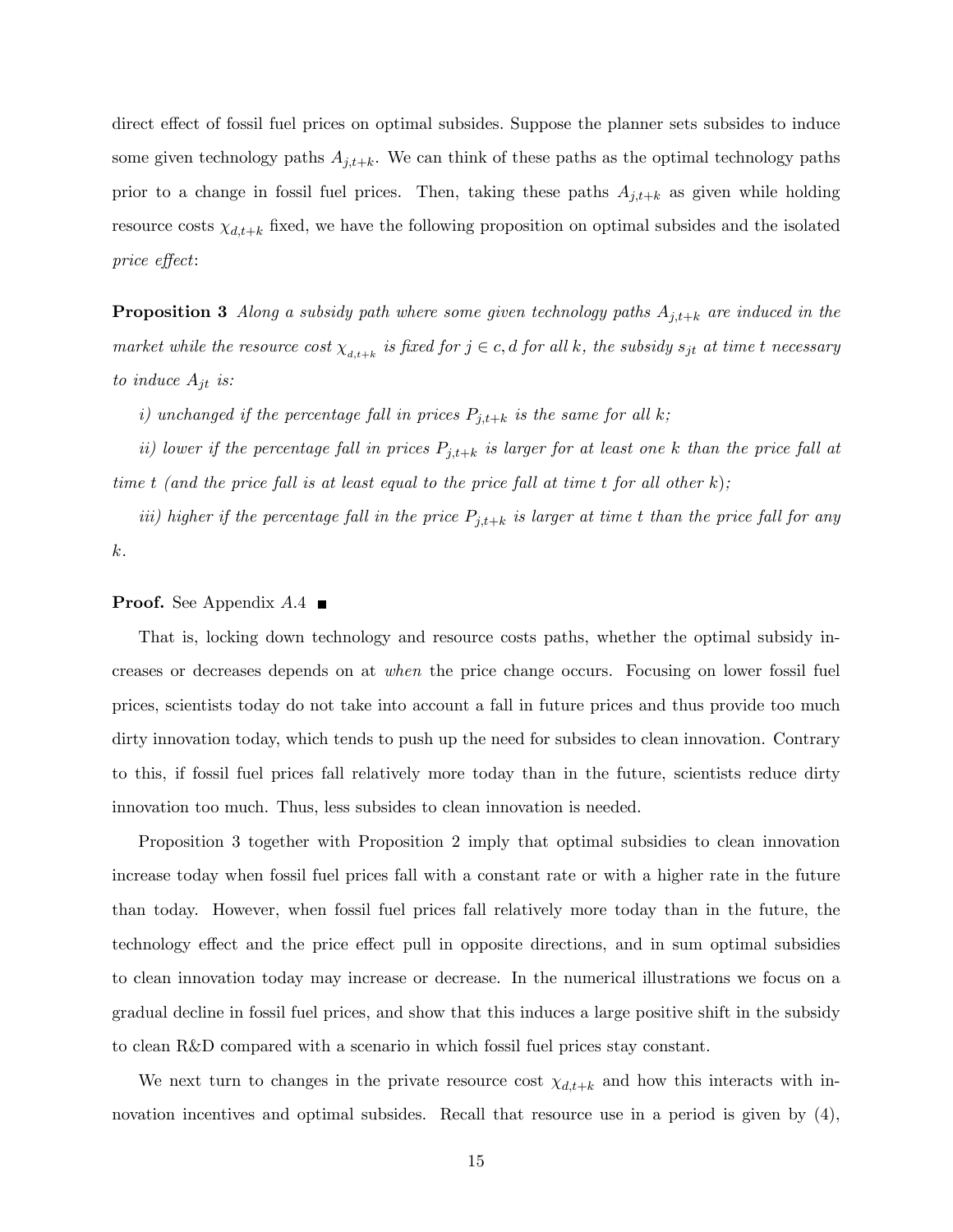so resource use and costs are implicitly contained in (20) through the energy production market values  $P_{it}Y_{jt}$ . Consider a market with a resource extraction tax set lower than in an optimally regulated market, i.e.  $0 \leq \tau_t \leq \mu_t$ . The problem then is that firms do not sufficiently take into account that future costs are increasing in current resource extraction. The planner should raise the extraction tax  $\tau_t$  such that  $\tau_t = \mu_t$ . This shift in policy would increase the net present value of fossil fuel production, which again would increase the socially optimal allocation of scientists to dirty innovation. From Proposition 2 we know that this technology effect in isolation tends to push down the need to subsidize clean innovation today.

However, as with the price effect, this technology effect may be countervailed by the direct effect of the resource extraction costs on optimal subsides. Holding prices  $P_{j,t+k}$  fixed and taking some technology paths  $A_{j,t+k}$  as given, we have the following proposition on optimal subsides and the isolated *resource costs effect*:

**Proposition 4** Along a subsidy path where some given technology paths  $A_{j,t+k}$  are induced in the market for  $j \in c, d$  for all k, the subsidy  $s_{dt}$  at time t necessary to induce  $A_{dt}$  is:

i) unchanged if the percentage rise in private resource costs  $\chi_{d,t+k}$  is the same for all k;

ii) lower if the percentage rise in private resource costs  $\chi_{d,t+k}$  is larger for at least one k than the rise at time t (and the rise is at least equal to the rise at time t for all other  $k$ );

iii) higher if the percentage rise in the resource costs  $\chi_{d,t+k}$  is larger at time t than the rise for any k.

**Proof.** The proposition follows from Proposition 3 together with the fact that  $\frac{\partial Y_{j,t+k}}{\partial (c_{d,i,t+k}+\tau_{d,t+k})} < 0$ . П

That is, a change in the resource cost that is the same across all periods does not directly impact on the optimal subsidy. However, as scientists discount future incomes more than the planner, the time profile of a change in resource costs directly impacts on the optimal subsidy.

Perhaps more interestingly, a rise in the extraction tax  $\tau_{dt}$  today dampens current extraction and thus leads to lower (or unchanged) unit costs  $c_{d,t+k}$  in future periods (for given technology paths). Thus, holding prices  $P_{j,t+k}$  fixed and taking some technology paths  $A_{j,t+k}$  as given, while allowing for changes in the unit costs  $\chi_{d,t+k}$ , we have the following corollary on optimal subsides and the *scarcity* rent effect: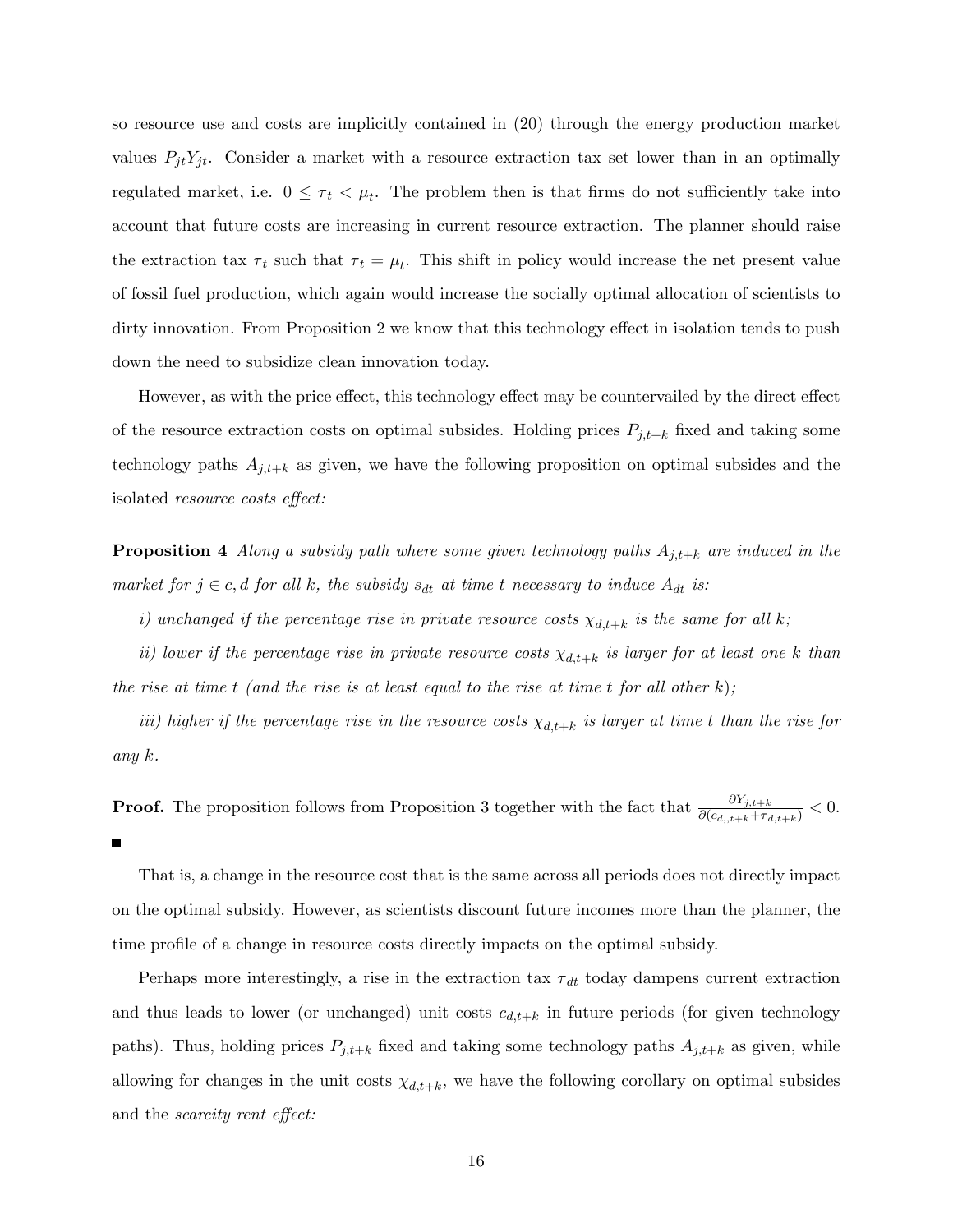**Corollary 1** Along a subsidy path where some given technology paths  $A_{j,t+k}$  are induced in the market for  $j \in c, d$  for all k, the subsidy  $s_{dt}$  at time t necessary to induce  $A_{dt}$  is higher if the percentage rise in the extraction tax  $\tau_{d,t+k}$  is larger at time t than the rise for any  $k > 0$ .

That is, a higher extraction tax today increases the net present value of fossil fuel production (given  $\tau_{dt} < \mu_{dt}$  before the change) as unit resource costs are lower in the future. This increases both the planner's and the decentralized market's allocation of scientists to dirty innovation in future periods. However, the value of fossil fuel production today is lower, which reduces dirty innovation incentives in the market today, exacerbating the undersupply of dirty innovation that follows from the technology effect given by Proposition 2. Thus, a rise in the extraction tax today and *not* in the future, implies that the optimal subsidy to clean innovation decreases today.

# 5 Numerical simulations

## 5.1 Data input

In this section we illustrate our theoretical findings by a numerical simulation of the model. The length of each period is set to 5 years as in Acemoglu et al. (2012). We assume the annual (real) discount rate to be 0.04. Following Acemoglu et al. (2012), we further assume the annual probability of innovation to be 0.02, and the technology quality step to be one. In the main simulations, we disregard arrivals of foreign innovations, and focus on domestic innovations. The parameter  $\varpi$ , which determines decreasing returns to scale of scientists in each sector (dirty and clean innovations), is set equal to 0.5 based on Acemoglu et al. (2016 ). For the parameters in the Cobb-Douglas production function we have  $\alpha_1 = 0.3$  and  $\alpha_2 = 0.3$  yielding decreasing returns to scale for this small open economy.

We consider four scenarios. The intial level of the dirty technology  $A_{d0}$  is normalized to 1 in all scenarios. Moreover, we set the intial price of clean energy  $P_{c0}$  and dirty energy  $P_{d0}$  to 1. Then in two of the scenarios both prices are kept constant over time, while in the other two scenarios we allow the market price of dirty energy to fall by a constant rate equal to 5 percent each 5 years period. The table below shows the essential parameter combinations in the four scenarios:

Table 1. The four scenarios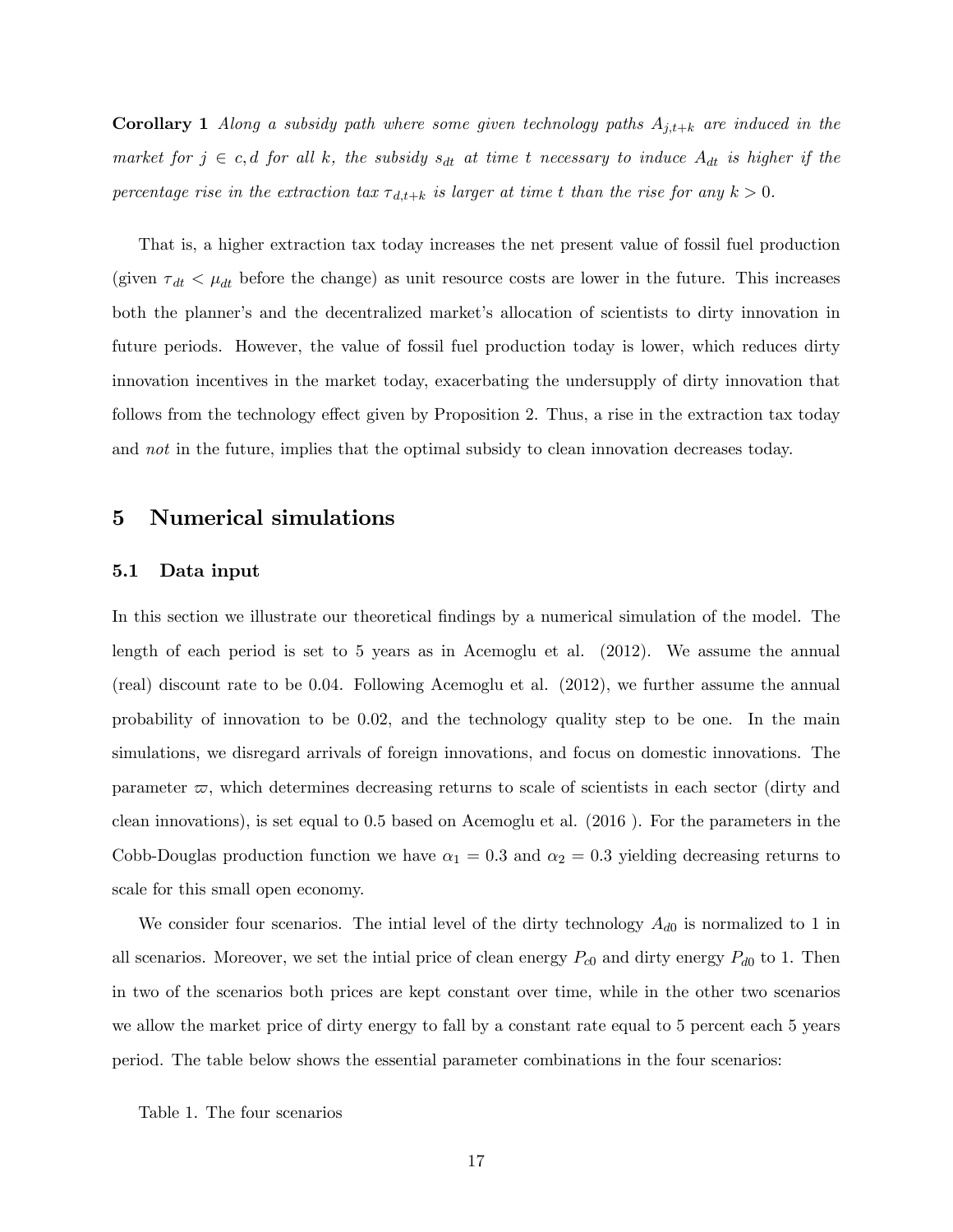| Scenario I II III IV |                                              |  |
|----------------------|----------------------------------------------|--|
|                      | $A_{c0}$ 0.4 0.4 0.6 0.6                     |  |
|                      | $\frac{\Delta P_{dt}}{P_{dt}}$ 0% -5% 0% -5% |  |

For all the four scenarios we simulate four policy cases: laissez fair (BaU), optimal policy which involves an extraction tax equal to  $\mu_{dt}$  and a subsidy  $s_{ct}$  to clean R&D, a second best subsidy which only involves a subsidy to clean R&D, and finally, a second best tax, which only includes an extraction tax.

In principle we can have four types of outcomes corresponding with our four scenarios:

- 1. Steady course: It is optimal to keep on extracting fossil fuels since the increasing extraction cost can be counteracted by focusing R&D effort in the dirty energy sector.
- 2. Resource curse due to global climate policy: Keeping on extracting fossil fuels is not optimal when the market price on fossil fuels decreases, but the private sector does not shift the R&D effort to the the clean energy sector and extraction continues for too long.
- 3. Resource curse with no global climate policy: Keeping on extracting fossil fuels is not optimal even if the market price on fossil fuels stays constant, but the private sector does not shift the R&D effort to the clean energy sector and extraction continues for too long.
- 4. Induced change in course due to climate policy: Keeping on extracting fossil fuels is not optimal and the private sector shifts the R&D effort to the clean energy sector without intervention from the government.

Clearly, the state of the clean technology is essential. If this is fairly developed, a shift to this technology is optimal independent of global climate policy, while if this is underdeveloped, a shift should only happen as a responce to global climate policy.

The numerical results are shown in Figures 1-4, one figure for each scenario. In each figure there are four panels, showing respectively fossil fuel resource extraction, the relative contribution to national wealth of the clean technology, allocation of researchers to the dirty technology, and tax and subsidy levels.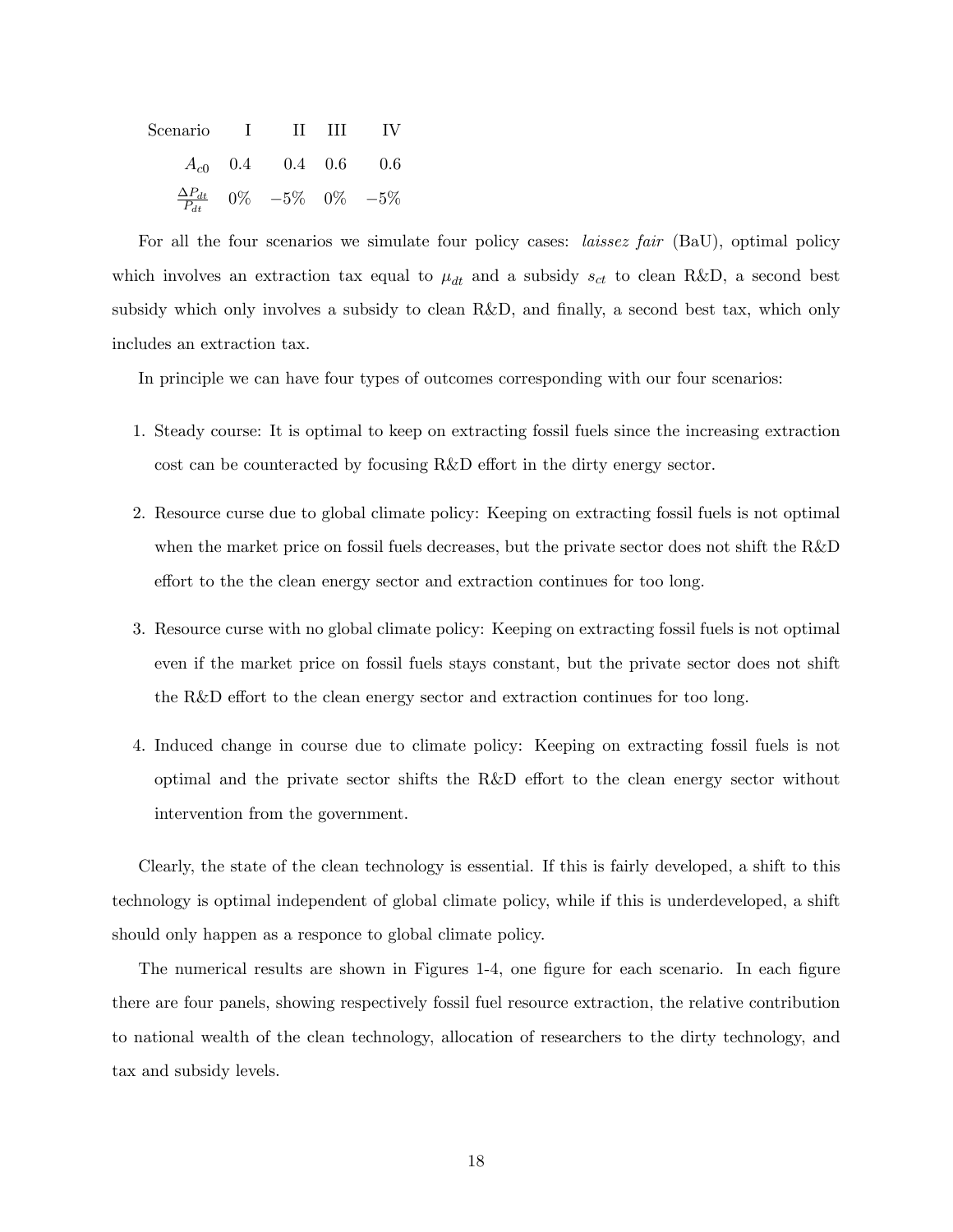## 5.2 Scenario I: Steady course

Scenario I is the case with constant energy prices, and an underdeveloped clean energy sector. We see from Figure 1a) that fossil fuel resource extraction is intially too high without an extraction tax (the tax is implemented in "optimal" and "2nd best tax"), and that a clean R&D subsidy alone ("2nd best subs") plays no role in changing the extraction path, that is, the BaU path and the path with only a subsidy to clean R&D are almost identical.

Figure 1 to be placed here

From Panel b) we see that profits from dirty energy production (and hence contribution to national wealth) dominates clean energy throughout the whole time horizon, and moreover, that dirty energy's dominance is increasing irrespective of policy. The reason can be found in Panel c): The allocation of researchers is practically the same in all policy cases, with almost all researchers entering the dirty sector. Clearly, there is no resource curse induced by directed technical change in this scenario. That is, reseachers should continue working on reducing the cost of dirty energy production.

Finally, we see from Panel d) that in order to accomplish an optimal extraction of the fossil fuel resource, the government should impose an extraction tax of 50-100% of the resource cost. This should be combined with a slightly negative subsidy to clean R&D. Since the government wants to continue resource extraction, knowledge spillovers from R&D are more valuable for dirty R&D. Without an extraction tax, however, there should be a positive subsidy to clean R&D initially to counteract the boosting effect on dirty  $R&D$  from a too high initial extraction.

### 5.3 Scenario II: Resource curse due to global climate policy

In Scenario II the price on dirty energy declines over time, while we still have an underdeveloped clean energy sector intially. We see from Figure 2a) that resource extraction is continuously too high in BaU, and that, in particular, the optimal extraction path and the extraction path with only an extraction tax involve lower extraction, especially in the beginning.

Figure 2 to be placed here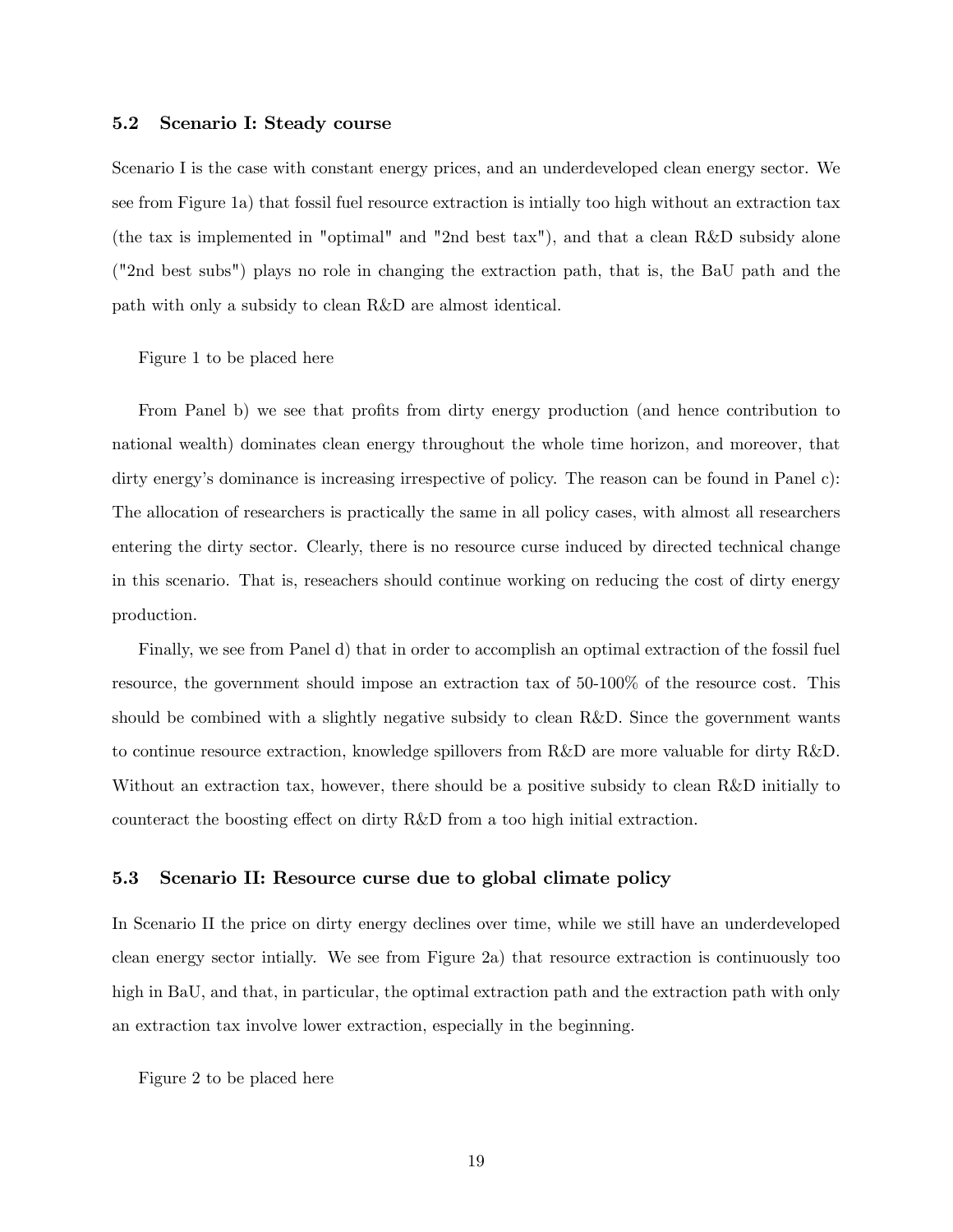Panel b) now shows another picture: In all four policy cases clean energy will eventually dominate dirty energy with respect to profits and wealth creation. This, however, happens far later in BaU and with only an extraction tax ("2nd best tax"). In fact, with an optimal policy or with a clean R&D subsidy alone, the value of the clean sector will trumf the value of dirty after 20-30 years, while without the R&D subsidy this will happen after 60-70 years.

From Panel c) we note that the BaU and the second best tax both involve a far too slow redirection of R&D. Both with the opimal policy mix and in the case with only a clean R&D subsidy, researchers are rather quickly moved to clean R&D. Thus, these results suggest that governments cannot look at current profitability for a sector when deciding how to prioritize R&D.

Finally, in Panel d) we see that a redirection of researchers is resolved by substantial subsidies to clean R&D, both in the optimal policy case and in the case without an extraction tax (subsidy rates of  $500-700\%$  of the expected private profit initially). Obviously, the clean R&D subsidy needs to be even higher if the government for some reason does not tax extraction. In our opinion, Scenario II qualifies as a resource curse as the economy under study clearly continues extraction for far too long and misses out on the opportunity to develop an alternative sector.

### 5.4 Scenario III: Resource curse with no global climate policy

In this scenario the price on dirty energy stays constant, but compared to Scenario I and II, we initially have a more developed clean energy sector. As for Scenario II, we see from Figure 3a) that resource extraction is continuously too high compared with the optimal extraction path and the extraction path with only an extraction tax. In Panel b) we see that with an optimal policy or with a clean R&D subsidy alone, the value of the clean sector will trumf the value of dirty after 20 years, while without the R&D subsidy this might never happen (BaU) or happen after more than 80 years ("2nd best tax").

Figure 3 to be placed here

Furthermore, as for Scenario II we see from Panel c) that the BaU involves a far too slow redirection of R&D. Both for the optimal extraction path and the extraction path with only an extraction tax, researchers are even more quickly moved away from dirty R&D than in Scenario II. Thus, we seem to have a resource curse even if fossil fuel prices do not decline relative to clean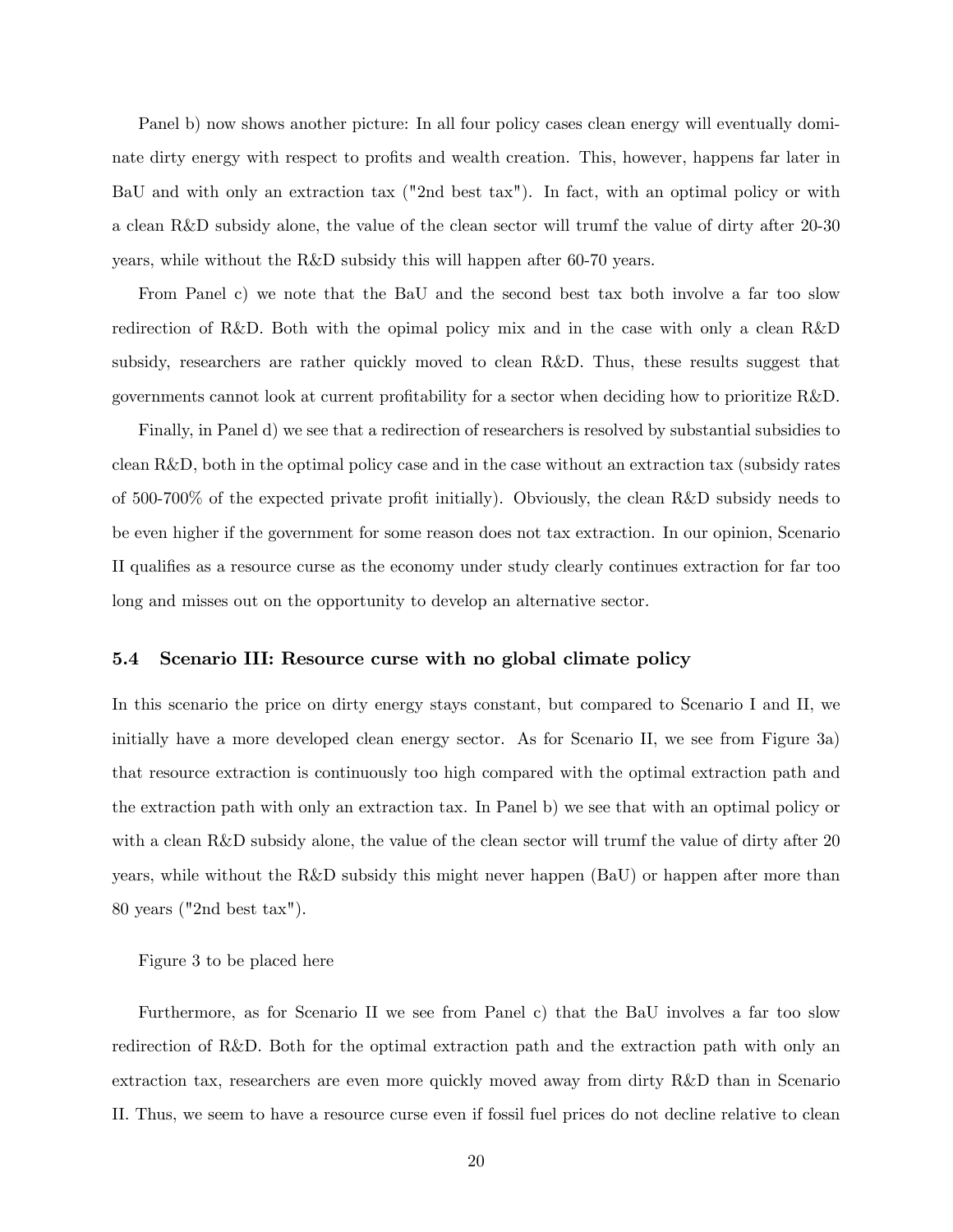energy prices. The reason is of course the future increasing cost of extraction, and that clean energy is a relatively low hanging fruit in this scenario, which the private R&D sector misses out on.

Finally, in Panel d) we see that a redirection of researchers is resolved by substantial subsidies to clean R&D in both the policy cases with and without an extraction tax. Again, the clean R&D subsidy needs to be even higher if the government cannot tax extraction.

## 5.5 Scenario IV: Induced change in course due to climate policy

In the final scenario the price on dirty energy declines over time, and we initially have a more developed clean energy sector (as in Scenario III). Seemingly, the declining dirty energy price partly resolves the resource curse situation we observed in Scenario III. As we can see from Figure 4a), the extraction paths in all four policy scenarios merge over time (as in Scenarios I and II). Thus, in Scenario IV resource extraction is too high only in the first 20-25 years. However, from Panel c), we see that a lack of appropriate policies will still postpone redirection of R&D. While with an optimal policy mix all researchers should be moved to clean R&D initially, in the BaU, more than half of the researchers stay in dirty R&D for 30-35 years. Thus, even with declining fossil fuel prices relative to clean energy prices, we may experience a milder form of resource curse.

Figure 4 to be placed here

As can be seen from Panel b), a redirection of researchers quickly makes the clean energy sector more profitable than dirty; it happens in about 10-15 years time. While in the BaU, dirty energy stays more profitable for another 15 years.

Finally, in Panel d), as in Scenario II and III, we see that a redirection of researchers is resolved by substantial subsidies to clean R&D (whether or not an extraction tax is imposed), with the highest subsidy in the case when the government does not tax extraction.

## 5.6 Wealth effects

In our model national wealth is given from equation (16). For each of the policy cases in each of the Scenarios I-IV, we can calculate the value of the discounted stream of net profits from energy production over the time horizon of the model. In Table 2 we have the four scenarios in the columns from left to right and the four policy cases in the rows from top to bottom.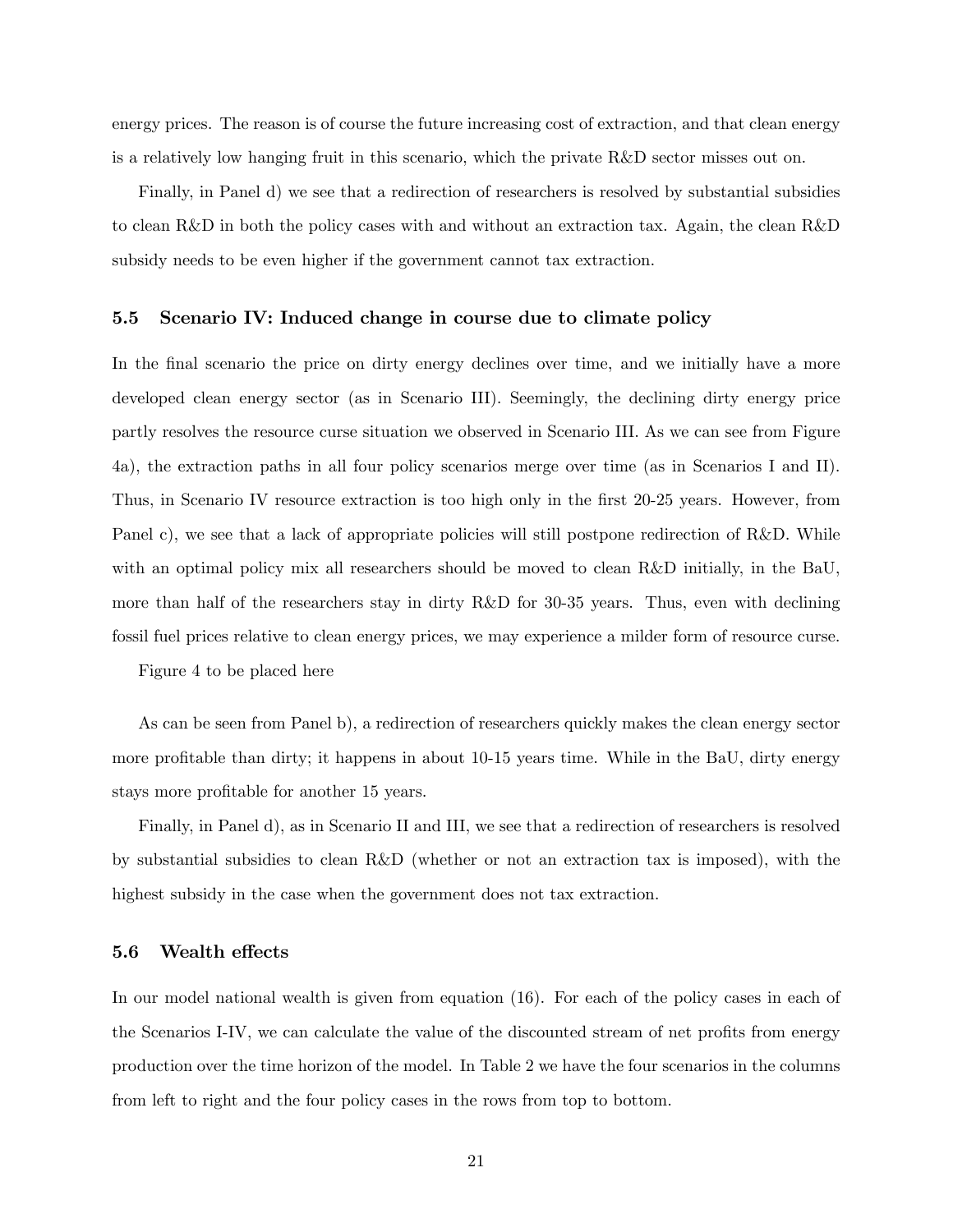### Table 2. Wealth comparison

| IV       | Ш        | Н             | Τ    | Scenarios                                                       |
|----------|----------|---------------|------|-----------------------------------------------------------------|
| 3.65     | 4.17     | 2.40          | 3.52 | BaU                                                             |
| 4.43     | 5.00     | 2.89          | 3.96 | Optimal                                                         |
| 4.37     | 4.84     | 2.82          | 3.53 | 2nd best subsidy                                                |
| 3.91     | 4.59     | 2.56          | 3.95 | 2nd best tax                                                    |
| $21.4\%$ |          |               |      | $(Optimal-BaU)/BaU$ 12.5% 20.4% 20.0%                           |
| 92.6%    | $80.5\%$ | $0.3\%$ 85.6% |      | $(2nd$ subsidy-BaU $)/$ (optimal-BaU)                           |
| $33.4\%$ |          |               |      | $(2nd \text{ tax-BaU})/(optimal \text{-BaU})$ 97.9% 31.3% 50.7% |

In the row "(Optimal-BaU)/BaU" we measure the relative difference in total discounted wealth between the optimal policy mix and the BaU. As discussed above, in Scenario II to IV the researchers should be shifted swiftly to the clean technology, but without a policy this may never happen or it happens too late. In all these three scenarios it leads to a loss in wealth by approximatly 20%. In Scenario I the welfare difference is smaller  $(12\%)$ , but not insignificant as with much dirty energy production the lack of an extraction tax matters quite a lot.

In the next row "(2nd subsidy-BaU)/(optimal-BaU)", we measure how close a stand alone subsidy to clean R&D can take us from BaU towards the optimal solution. We see that for the three scenarios II to IV, more than 80 percent of the gap is closed. Hence, prioritizing clean R&D seems to be crucial.

Then, in the last row we measure how close a stand alone extraction tax can take us towards the optimal solution. We note that the tax is insufficient for the three scenarios II to IV, but that it takes us nearly all the way in Scenario I (in which case R&D policies are less needed). Hence, an extraction tax seems to be an inefficient instrument for redirecting  $R&D$  effort.

# 6 Discussion and conclusion

In this paper we follow Acemoglu et al (2012) and let patents only last for one period. Hence, a future slump in fossil fuel prices will not redirect private research from dirty to clean energy. Furthermore, since extraction paths are forward biased, the tendency for the market to allocate too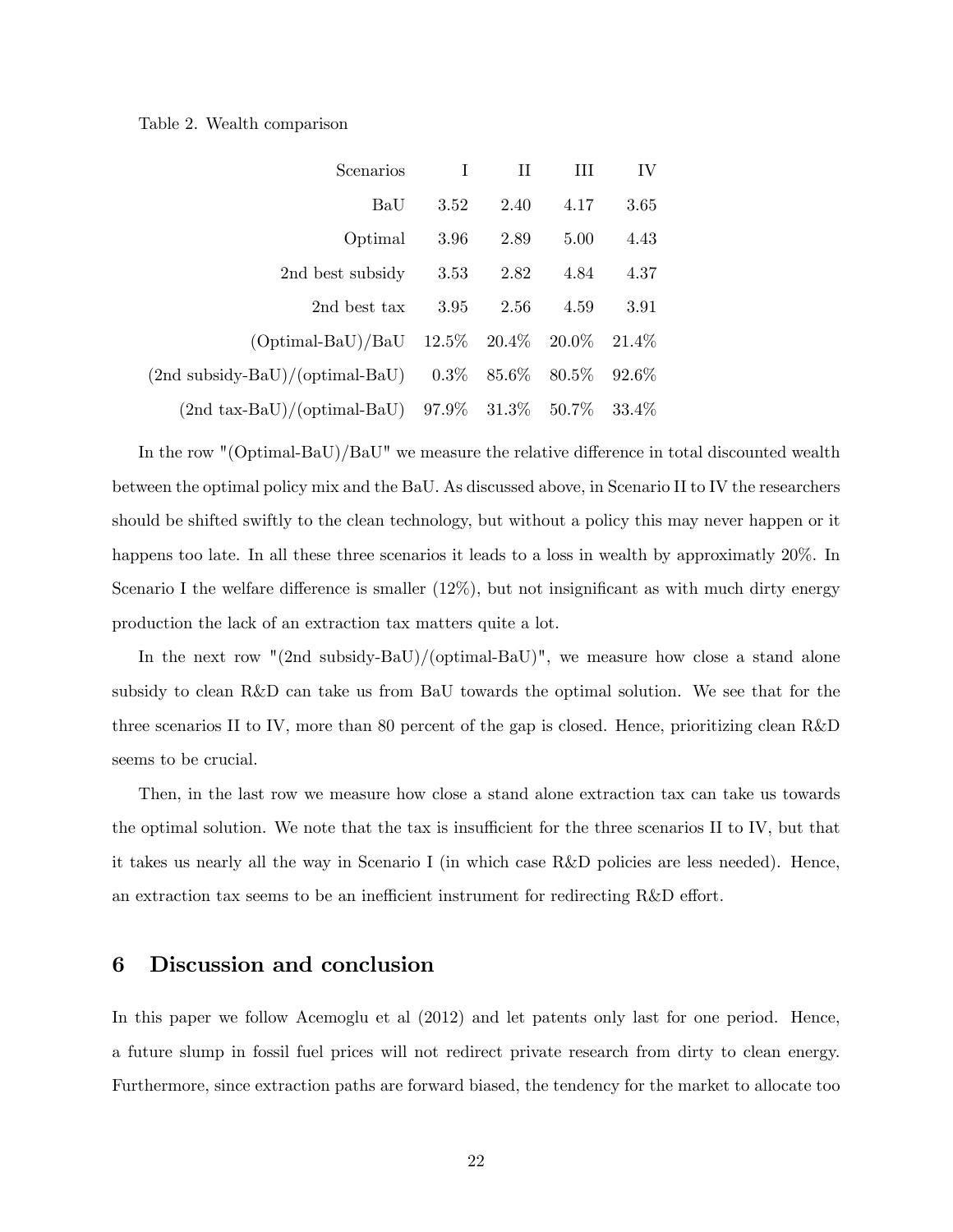many reserachers to fossil fuel technology, is exacerbated. We show that the government should counteract these effects by giving a higher subsidy to clean energy research.

Admittingly, assuming that researchers only look one period ahead may seem unrealistic. The important assumption for our purpose, however, is that reserachers put less weight on future periods than the planner. This is the case in Greaker et. (2018) even though in that paper researchers have complete and perfect foresight. A crucial insight from Greaker et al (2018) is that the results from Acemoglu et al (2012) are robust to changing from myopic researchers to farsighted researchers.

In our paper, R&D in dirty technology only competes with R&D in clean technology. Clearly, "clean technology" could be any new emerging field of technology; the only essential aspect of the alternative technology is that its relative price will with some probability increase vis-a-vis the price of fossil fuels. We have chosen to stay within the dirty and clean technology dichtonomy from Acemoglu et al.  $(2012)$ . One example of a country that fits with this dichtonomy could be Algeria, which currently export oil and gas but could potentiallly produce solar energy both for electricity export and green hydrogen export. Another example could be Norway, which so far has escaped the resource curse, but still uses a lions share of its R&D resources on improving oil and gas extraction techniques, while having great opportunities for off-shore wind development.

Surprisingly, we find that global climate policy may both lead to a resource curse or help the country escaping a potential resource curse. The ripeness of the clean technology is essential for the outcomes: If the clean technology is not too far beyond the dirty technology, a shift to this technology is optimal independent of global climate policy and climate policy can induce this shift. While if the clean technology is underdeveloped, a shift should only happen as a responce to global climate policy, and the government must intervene to make it happen. Our paper could thus have policy implications for fossil fuel exporting countries also employing a major share of their high skilled workesrs in developing new technologies for fossil fuel exploration and extraction.

## References

Acemoglu, D., P. Aghion, L. Bursztyn, and D. HÈmous. 2012. The Environment and Directed Technical Change. American Economic Review 102, 131-166.

Acemoglu, D., Akcigit, U., Hanley, D., & Kerr, W. 2016. Transition to clean technology, Journal of Political Economy, 124(1), 52-104.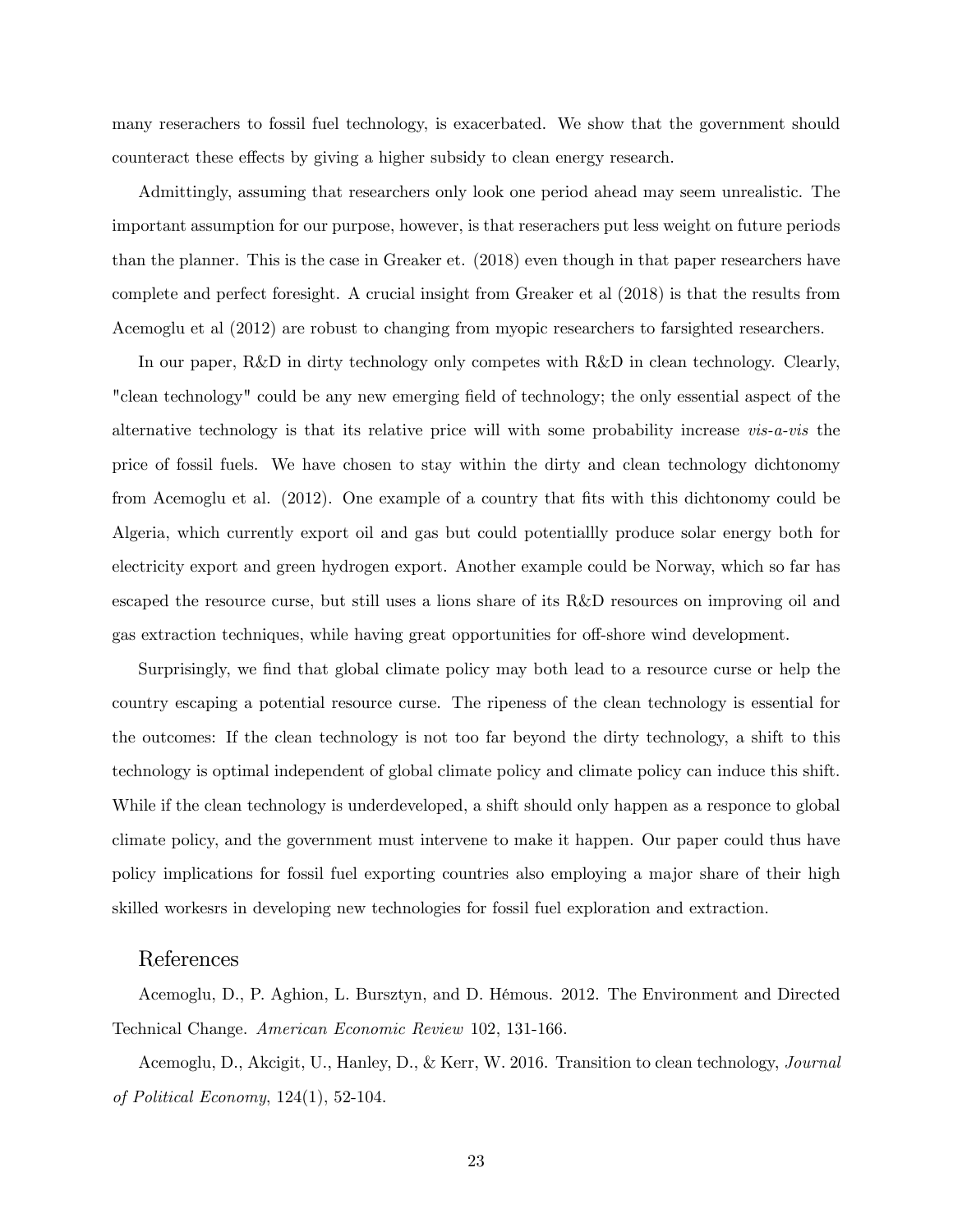Aghion, P., Dechezleprêtre, A., Hémous, D., Martin, R., & Van Reenen, J. 2016. Carbon Taxes, Path Dependency and Directed Technical Change: Evidence from the Auto Industry. Journal of Political Economy 124(1), 1-51.

André F. J. and S. Smulders. 2014. Fueling growth when oil peaks: Directed technological change and the limits to efficiency. European Economic Review 69, 18-39.

Dechezleprêtre, Antoine, Ralf Martin, and Myra Mohnen 2013. Knowledge spillovers from clean and dirty technologies: A patent citation analysis. Grantham Research Institute on Climate Change and the Environment Working Paper 135.

Durmaz, T. and F. Schroyen 2014. Evaluating Carbon Capture and Storage in a Climate Model with Induced Technical Change. unpublished manuscript

Greaker M., T. R. Heggedal and K. E. Rosendahl (2018): On the rationale for directing R&D to zero emission technologies, Scandinavian J. of Economics 120:4

Greaker M. and L. Pade (2009), Optimal CO2 abatement and technological change: Should emission taxes start high in order to spur R&D? Climatic Change 96, p. 335-355.

Hart R. (2018), To everything there is a reason: Carbon pricing, research subsidies, and the transition to fossil-free energy", J. of Association of Environmental and Resource Economists.

Hassler J.,P. Krusell and C. Olovsson (2021). Directed technical change as a response to resource scaricity, *Journal of Political Economy* 129:11

Heal, G. 1976. The Relationship between Price and Extraction Cost for a Resource with a Backstop Technology, The Bell Journal of Economics 7-2, pp. 371-378

Hémous, D. 2013. The dynamic impact of unilateral environmental policies, *Journal of Inter*national Economics, 103, p. 80-95

Heutel, G., & Fischer, C. 2013. Environmental macroeconomics: Environmental policy, business cycles, and directed technical change. Annu. Rev. Resour. Econ. 5(1), 197-210.

Hourcade, J.C, A. Pottier, and E. Espagne. 2011. The Environment and Directed Technical Change: Comment. FEEM Working paper 95/2011.

van den Bijgaart, I. 2015. The Unilateral Implementation of a Sustainable Growth Path with Directed Technical Change. FEEM Working Paper No. 11.2015 .

Jones, C.I. and Williams, J.C., 2000. Too Much of a Good Thing? The Economics of Investment in R&D, Journal of Economic Growth  $5, 65-85$ .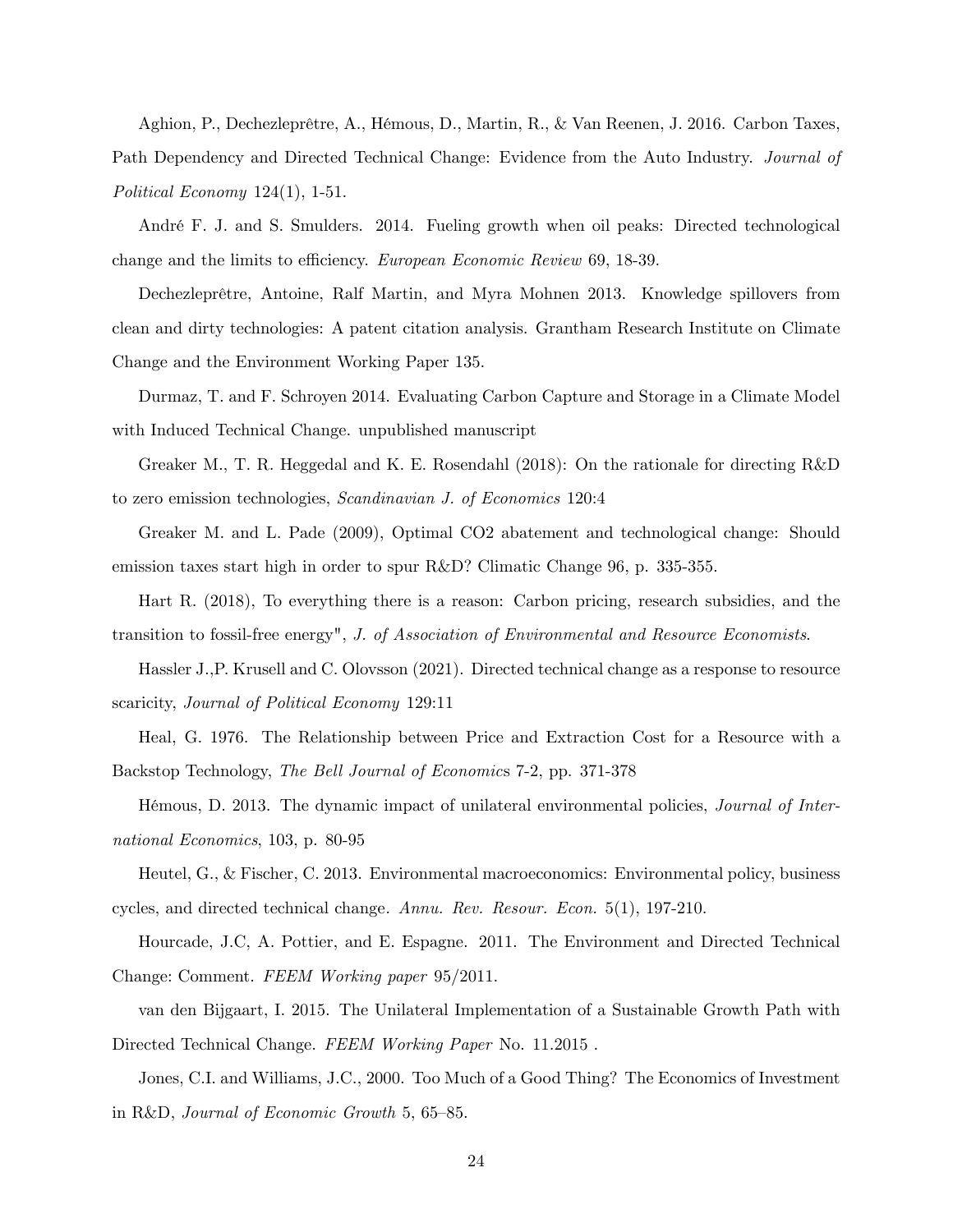Lemoine D. (2020). Innovation led transition in energy supply. Unpublished manuscript.

Popp, D., N. Santen, K. Fisher-Vanden and M. Webster. 2013. Technology Variation vs. R&D

Uncertainty: What Matters Most for Energy Patent Success? Resources and Energy Economics 35(4): 505-533.

Robinson, James A.; Torvik, Ragnar; Verdier, T., 2014. Political foundations of the resource curse: A simplification and a comment. *Journal of Development Economics*. vol. 106.

Welsby, D., Price, J., Pye, S. et al. 2021. Unextractable fossil fuels in a  $1.5\textdegree C$  world. Nature 597, 230–234. https://doi.org/10.1038/s41586-021-03821-8

# Appendix

## Appendix A: Theoretical model

## A.1 Derivation of First-best

The Lagrangian given by problem 17 is:

$$
\mathbf{L} = \sum_{t=0}^{\infty} \frac{1}{(1+r)^t} \left[ \sum_j P_{jt} R_{jt}^{\alpha_2} \int_0^1 A_{jit}^{1-\alpha_1} x_{jit}^{\alpha_1} di - \psi \left( \int_0^1 x_{cit} di + \int_0^1 x_{dit} di \right) - c_{dt} R_{dt} - \bar{c} R_{ct} \right]
$$
  

$$
- \sum_{t=0}^{\infty} \frac{1}{(1+r)^t} \lambda_{ct} (A_{ct} - (1+\gamma(\eta_c \ell_{ct}^{\varpi} + \nu_c)) A_{c,t-1})
$$
  

$$
- \sum_{t=0}^{\infty} \frac{1}{(1+r)^t} \lambda_{dt} (A_{dt} - (1+\gamma(\eta_d(1-\ell_{dt})^{\varpi} + \nu_d)) A_{d,t-1})
$$
  

$$
+ \sum_{t=0}^{\infty} \frac{1}{(1+r)^t} \mu_t (Q_{t+1} - Q_t - R_{d,t}),
$$

where  $\lambda_{jt}$  is the shadow value of energy good  $j \in \{c, d\}$ ,  $\omega_{jt}$  is the shadow value of the average machine quality (the technology stock) in  $j \in \{c, d\}$ , and  $\mu_t$  is the shadow cost of the extraction. Note that we set  $\ell_{ct} + \ell_{dt} = 1$ .

The FOC wrt machines  $x_{jit}$  is

$$
P_{jt}R_{jt}^{\alpha_2}A_{jit}^{1-\alpha_1}\alpha_1x_{jit}^{\alpha_1-1} - \psi = 0,
$$

which using the fact  $\psi = \alpha_1^2$  can be written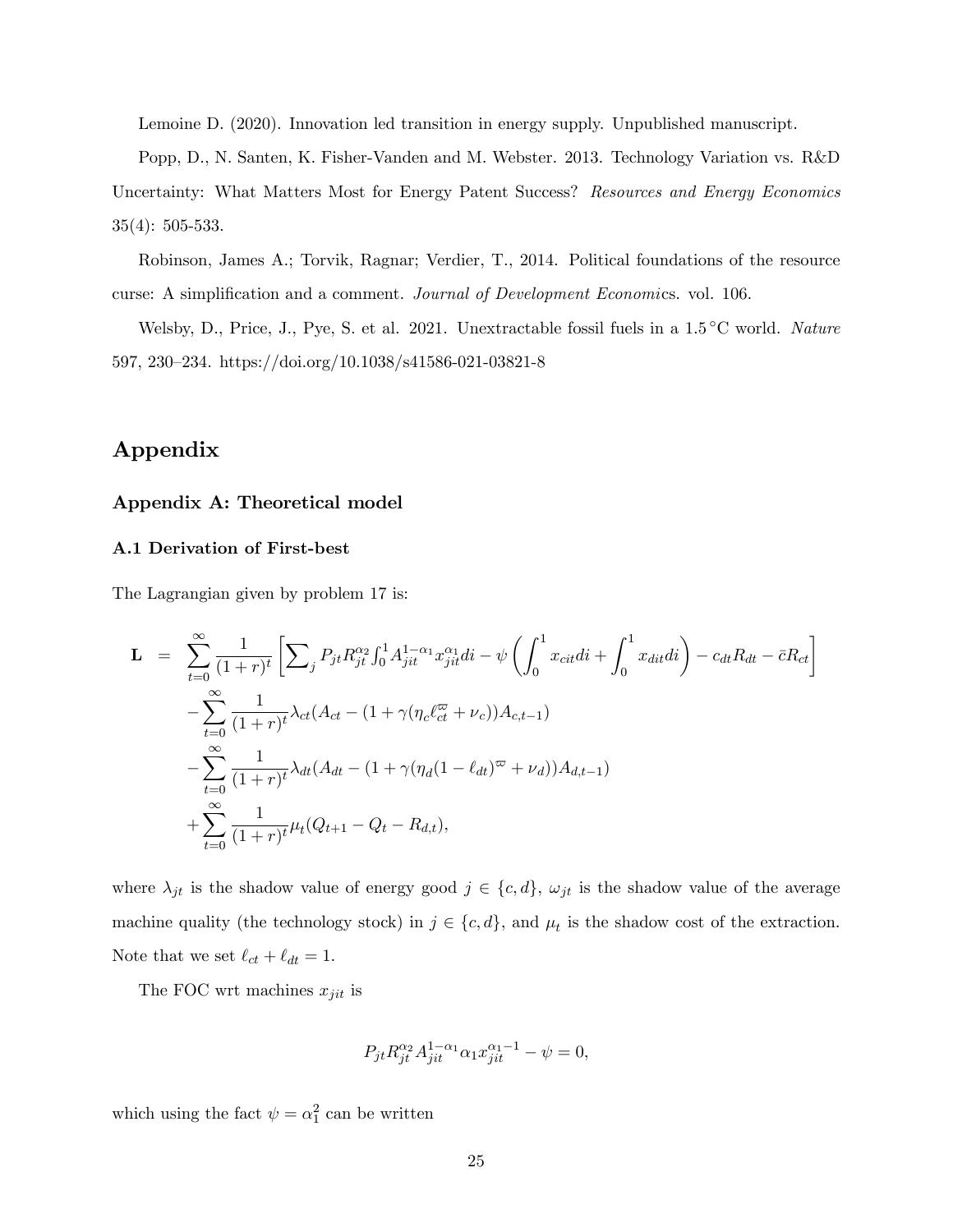$$
x_{jit} = \left(\frac{1}{\alpha_1} P_{jt} R_{jt}^{\alpha_2} L_{jt}^{\alpha_3}\right)^{\frac{1}{1-\alpha_1}} A_{jit},
$$

which is the same as the market solution, when  $\sigma = 1 - \alpha_1$ .

The FOCs wrt resources  $\mathcal{R}_{ct}$  and  $\mathcal{R}_{ct}$  are

$$
\alpha_2 P_{ct} R_{ct}^{\alpha_2 - 1} L_{ct}^{\alpha_3} \int_0^1 A_{cit}^{1 - \alpha_1} x_{cit}^{\alpha_1} di - \bar{c} = 0
$$
  

$$
\alpha_2 P_{dt} R_{dt}^{\alpha_2 - 1} L_{dt}^{\alpha_3} \int_0^1 A_{dit}^{1 - \alpha_1} x_{dit}^{\alpha_1} di - c_{dt} + \mu_t = 0,
$$

which using the definition of  $Y_{jt}$  can be rewritten

$$
R_{ct} = \alpha_2 \frac{P_{ct} Y_{ct}}{\bar{c}}
$$
  
\n
$$
R_{dt} = \alpha_2 \frac{P_{dt} Y_{dt}}{c_{dt} + \mu_t}.
$$
\n(21)

Comparing he first best resource use  $(21)$  with the market solution  $(5)$  we see that they are the same as long as the firms face the scarcity rent  $\mu_t$ . The development of the scarcity rent over time is given by the FOC wrt $\mathcal{Q}_t$  which can be written

$$
\mu_t = (1+r)\mu_{t-1} - \frac{\partial c_{dt}}{\partial Q_t} R_t.
$$

The relevant FOC for the allocation of scientist is

$$
\varpi \lambda_{ct} \gamma \eta_c \ell_{ct}^{\varpi - 1} A_{c, t - 1} - \varpi \lambda_{dt} \gamma \eta_d (1 - \ell_{ct})^{\varpi - 1} A_{d, t - 1} = 0
$$
\n
$$
\Leftrightarrow
$$
\n
$$
\left( \frac{\lambda_{ct} \eta_c A_{c, t - 1}}{\lambda_{dt} \eta_d A_{d, t - 1}} \right)^{\frac{1}{1 - \varpi}} = \frac{\ell_{ct}}{1 - \ell_{ct}}.
$$
\n(22)

Now we want to substitute out the  $\lambda's$  in (22). To this end, note that the FOC wrt average quality  $A_{jt}$  is

$$
P_{jt} R_{jt}^{\alpha_2} L_{jt}^{\alpha_3} (1 - \alpha_1) \int_0^1 A_{jit}^{-\alpha_1} x_{jit}^{\alpha} di - \lambda_{jt} + \left(\frac{1}{1+r}\right) \lambda_{j,t+1} (1 + \gamma (\eta_c \ell_{c,t+1}^{\varpi} + \nu_c)) = 0. \tag{23}
$$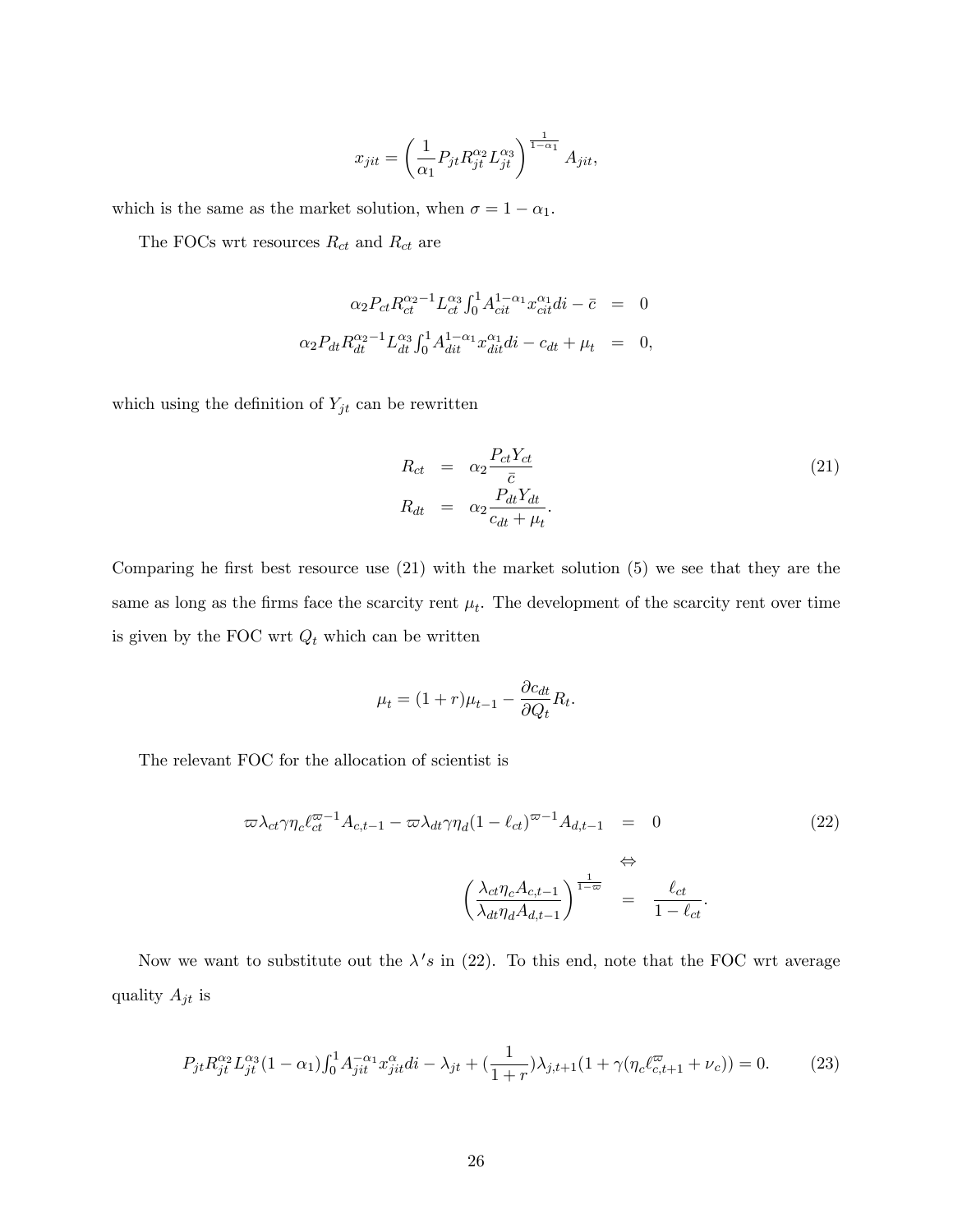Next we use  $A_{jt} \equiv \int_0^1 A_{jit} di$  and the definition of  $Y_{jt}$  to rewrite equation (23)

$$
P_{jt}(1 - \alpha_1) \frac{Y_{jt}}{A_{jt}} - \lambda_{jt} + \left(\frac{1}{1+r}\right) \lambda_{j,t+1} \left(1 + \gamma \left(\eta_c \ell_{c,t+1}^{\varpi} + \nu_c\right)\right) = 0. \tag{24}
$$

Then we use equation  $(13)$  to rewrite equation  $(24)$ :

$$
\lambda_{jt} = P_{jt}(1 - \alpha_1) \frac{Y_{jt}}{A_{jt}} + \left(\frac{1}{1+r}\right) \lambda_{jt+1} \frac{A_{j,t+1}}{A_{jt}}.
$$
\n(25)

Note that equation (25) can be expanded

$$
\lambda_{jt} = P_{jt}(1 - \alpha_1) \frac{Y_{jt}}{A_{jt}} + \left(\frac{1}{1+r}\right) (P_{jt+1}(1 - \alpha_1) \frac{Y_{j,t+1}}{A_{j,t+1}} \frac{A_{j,t+1}}{A_{jt}} \n+ \left(\frac{1}{1+r}\right)^2 \lambda_{jt+2} \frac{A_{j,t+2}}{A_{j,t+1}} \frac{A_{j,t+1}}{A_{jt}} \n= P_{jt}(1 - \alpha_1) \frac{Y_{jt}}{A_{jt}} + \left(\frac{1}{1+r}\right) (P_{jt+1}(1 - \alpha_1) \frac{Y_{j,t+1}}{A_{j,t+1}} \frac{A_{j,t+1}}{A_{jt}} \n+ \left(\frac{1}{1+r}\right)^2 P_{jt+2}(1 - \alpha_1) \frac{Y_{j,t+2}}{A_{j,t+2}} \frac{A_{j,t+2}}{A_{j,t+1}} \frac{A_{j,t+1}}{A_{j,t}} + \left(\frac{1}{1+r}\right)^3 \lambda_{jt+3} \frac{A_{j,t+3}}{A_{j,t+2}} \frac{A_{j,t+2}}{A_{j,t+1}} \frac{A_{j,t+1}}{A_{jt}},
$$

and so forth. We use this to obtain

$$
\lambda_{jt} = (1 - \alpha_1) \frac{1}{A_{jt}} \sum_{v \ge t} (\frac{1}{1+r})^{v-t} P_{jv} Y_{jv}.
$$
\n(26)

Then, combining equations (22) and (26), the optimal allocation of scientists is given by (18)

# A.2 Partial derivatives of  $Y_{jt}$

In (1) we substitute out  $R_{jt}$  using (5) and  $x_{jit}$  using (7) to rewrite  $Y_{jt}$  as a function of  $A_{jt}$ ,  $\mu_{jt}$  and parameters: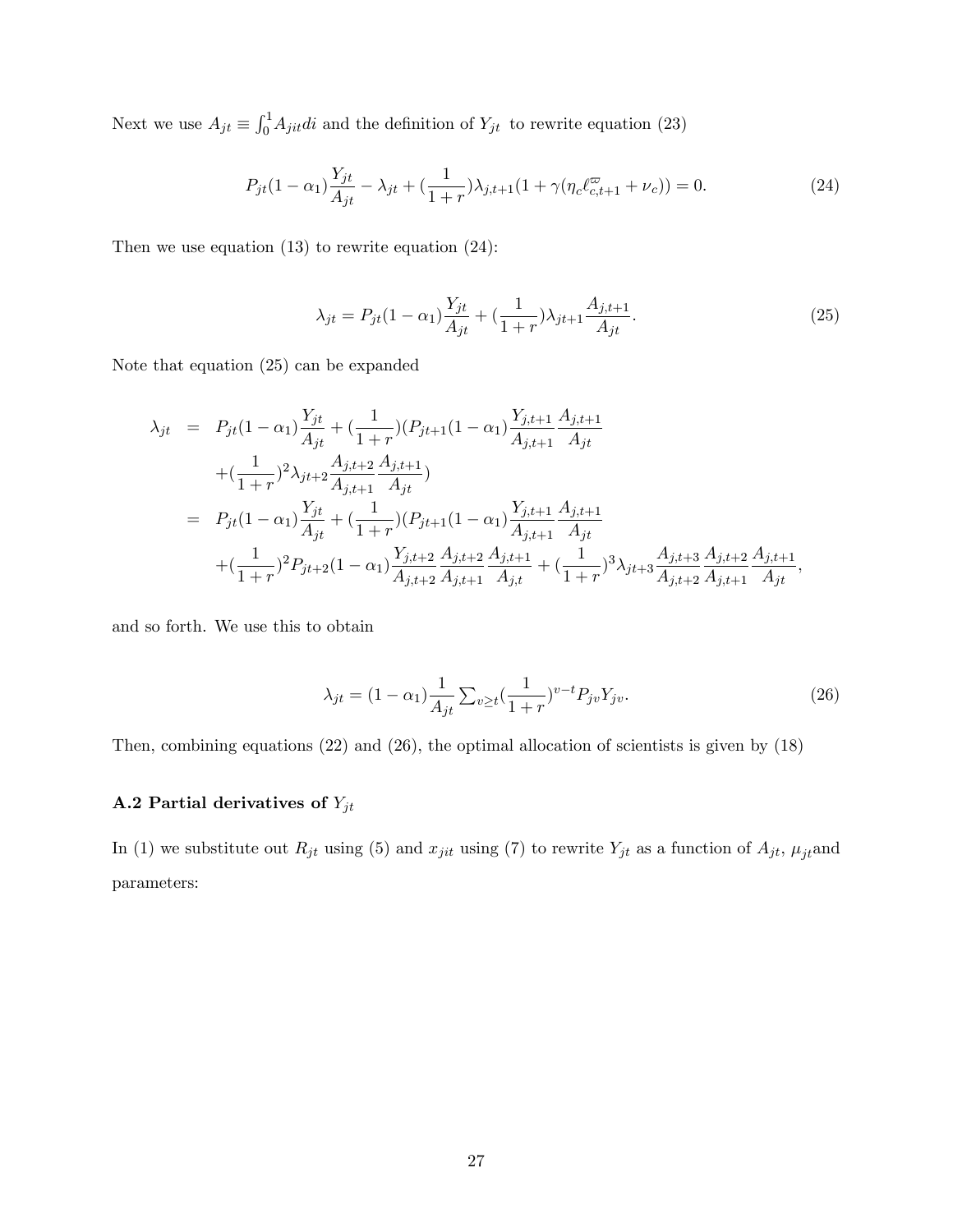$$
Y_{jt} = \left(\frac{\alpha_2 P_{jt} Y_{jt}}{c_{jt} + \mu_{jt}}\right)^{\alpha_2} \int_0^1 A_{jit}^{1-\alpha_1} \left[ \left(\frac{P_{jt} \left(\frac{\alpha_2 P_{jt} Y_{jt}}{c_{jt} + \mu_{jt}}\right)^{\alpha_2}}{\alpha_1}\right)^{\frac{1}{1-\alpha_1}} A_{jit} \right]^{\alpha_1} di \qquad (27)
$$
  
\n
$$
Y_{jt} = \left(\frac{\alpha_2 P_{jt} Y_{jt}}{c_{jt} + \mu_{jt}}\right)^{\alpha_2} A_{jt} \left[ \left(\frac{P_{jt} \left(\frac{\alpha_2 P_{jt} Y_{jt}}{c_{jt} + \mu_{jt}}\right)^{\alpha_2}}{\alpha_1}\right)^{\frac{1}{1-\alpha_1}} \right]^{\alpha_1} \right]
$$
  
\n
$$
Y_{jt} = A_{jt}^{\frac{1-\alpha_1}{(1-\alpha_2-\alpha_1)}} P_{jt}^{\frac{\alpha_2+\alpha_1}{(1-\alpha_2-\alpha_1)}} \left(\frac{1}{c_{jt} + \mu_{jt}}\right)^{\frac{\alpha_2}{(1-\alpha_2-\alpha_1)}} \alpha_2^{\alpha_2} \left(\frac{\alpha_2^{\alpha_2}}{\alpha_1}\right)^{\frac{\alpha_1}{(1-\alpha_2-\alpha_1)}}.
$$

Clearly  $\frac{\partial Y_{jt}}{\partial A_{jt}} > 0$  and  $\frac{\partial Y_{jt}}{\partial P_{jt}} > 0$ . For future reference note that  $\frac{\partial Y_{jt}}{\partial c_{jt}} < 0$ ,  $\frac{\partial Y_{jt}}{\partial \mu_{jt}}$  $\frac{\partial I_{jt}}{\partial \mu_{jt}} < 0$ , and, since  $\frac{1-\alpha_1}{(1-\alpha_2-\alpha_1)} > 1$ , we have  $\frac{\partial Y_{jt}}{\partial A_{jt}} > 1$ . That is  $Y_j$  grows by a factor higher than the growth rate of  $A_j$ .

## A.3 Proof Proposition 2

First we analyze an increase in the allocation to the clan sector keeping  $A_{d,t+k}$  unchanged for all k. Note that the optimal subsidy is set so that the right hand side of (20) is equal to one so that  $\ell_{c,t+k} = \ell_{c,t+k}^M = \ell_{c,t+k}^S$  for all k. That is the optimal subsidy is implemented and  $A_{c,t+k}$  is at the socially optimal level also in the decentralized equilibrium. Then, to show that  $s_{ct}^*$  needs to go up at time  $t$  it is sufficient to show that

$$
\frac{P_{ct}Y_{ct}}{\sum_{k=0}^{\infty} \left(\frac{1}{1+r}\right)^k P_{c,t+k} Y_{c,t+k}},\tag{28}
$$

goes down. To this end we rewrite the problem slightly, using (27) to get

$$
\frac{P_{ct}A_{ct}^{\beta}H_{ct}}{\sum_{k=0}^{\infty}(\frac{1}{1+r})^{k}P_{c,t+k}A_{c,t+k}^{\beta}H_{c,t+k}},
$$

where  $\beta = \frac{1-\alpha_1}{1-\alpha_2}$  $\frac{1-\alpha_1}{1-\alpha_2-\alpha_2}$  and  $H_{jt} \equiv P$  $\int_{jt}^{\frac{\alpha_2+\alpha_1}{1-\alpha_2-\alpha_1}} \left(\frac{1}{c_{jt}+\mu_{jt}}\right)^{\frac{\alpha_2}{1-\alpha_2-\alpha_1}} \alpha_2^{\alpha_2}$  $\Big(\frac{\alpha_2^{\alpha_2}}{\alpha_1}$  $\int_{1-\alpha_2-\alpha_1}^{\alpha_1}$ . Showing that (28) goes down is equivalent to showing that

$$
\frac{\sum_{k=0}^{\infty} \left(\frac{1}{1+r}\right)^k P_{c,t+k} A_{c,t+k}^{\beta} H_{c,t+k}}{P_{ct} A_{ct}^{\beta} H_{ct}} = \frac{\sum_{k=0}^{\infty} \left(\frac{1}{1+r}\right)^k P_{c,t+k} \left[ \left(1 + \left(\eta_c \ell_{c,t+k}^{\varpi} + \nu_c\right) \gamma\right) A_{c,t+k-1} \right]^{\beta} H_{c,t+k}}{P_{ct} \left[ \left(1 + \left(\eta_c \ell_{ct}^{\varpi} + \nu_c\right) \gamma\right) A_{ct-1} \right]^{\beta} H_{ct}},\tag{29}
$$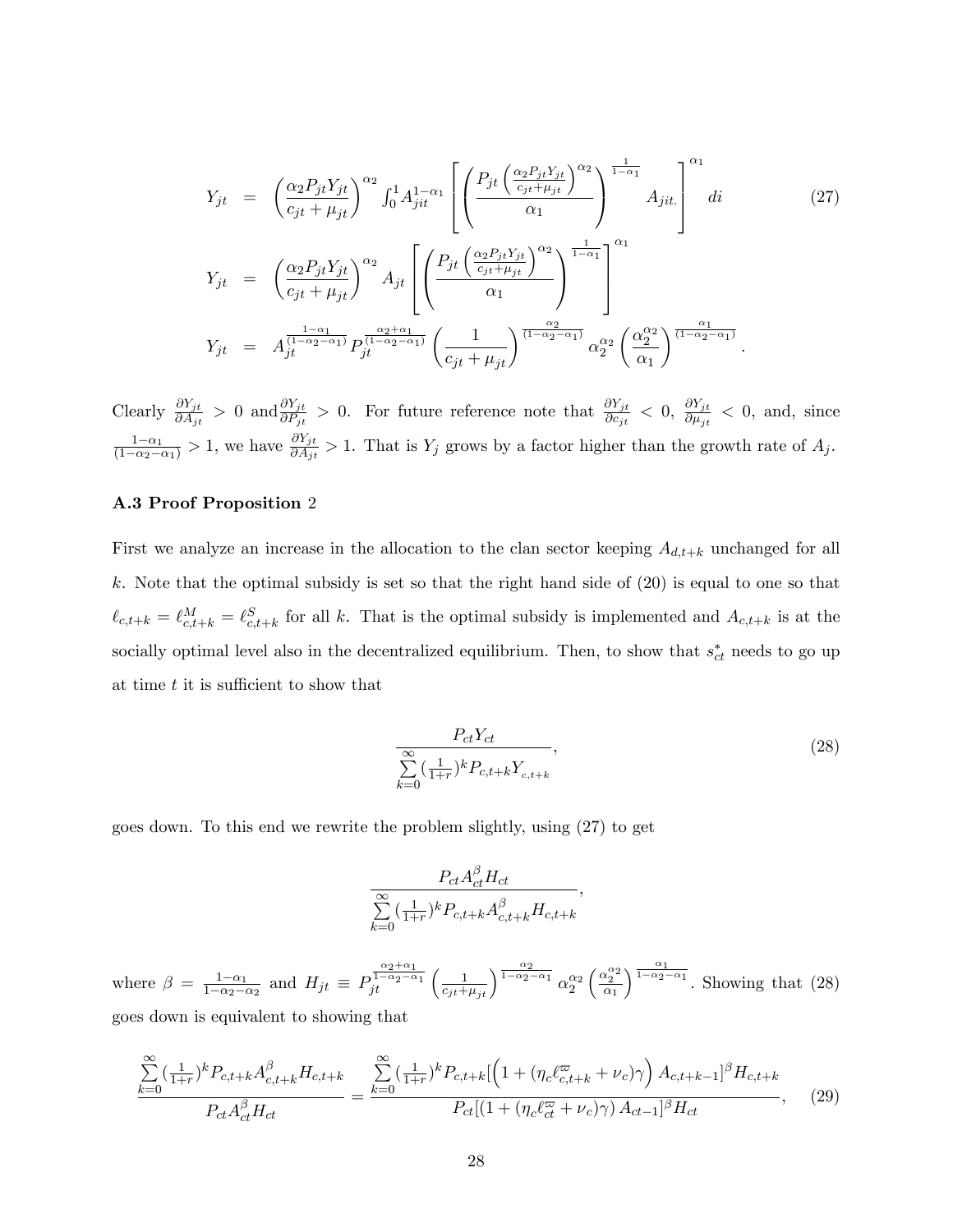goes up, where we have used the fact that  $A_{c,t+k} = \left(1 + \left(\eta_c \ell_{c,t+k}^{\overline{\omega}} + \nu_c\right)\gamma\right) A_{c,t+k-1}$ . Noticing the compounding feature of innovation on  $A_c$  we can cancel out  $(1 + (\eta_c \ell_{ct}^{\varpi} + \nu_c) \gamma) A_{ct-1}$  as it is present in all elements of the sum in the numerator, and write (29) as

$$
\frac{\sum_{k=0}^{\infty} (\frac{1}{1+r})^k P_{c,t+k} [\prod_{v=1}^k \left(1 + (\eta_c \ell_{c,t+k}^{\overline{\omega}} + \nu_c) \gamma\right)]^{\beta} H_{c,t+k}}{P_{ct} H_{ct}}.
$$
\n(30)

Then we have

$$
\frac{\partial \left(\frac{\sum_{k=0}^{\infty} (\frac{1}{1+r})^k P_{c,t+k} [\prod_{v=1}^k (1+(\eta_c \ell_{c,t+k}^{\varpi} + \nu_c)\gamma)]^{\beta} H_{c,t+k}}{P_{ct} H_{ct}}\right)}{\partial \ell_{c,t+k}} > 0 \text{ for any } k > 0,
$$
\n(31)

and we have thus established our result. Note that a partial change in  $\ell_c$  only at time t, has no impact on  $s_{ct}$ .

Next, we also consider that impact of changing  $A_{d,t+k}$ . When  $\ell_{c,t+k}$  increase for some k,  $\ell_{d,t+k}$ must decrease with the same amount as  $\ell_{c,t+k}+\ell_{d,t+k} = 1$ . Due to symmetry in (20) this exacerbates the problem and further enhances the need for  $s_{ct}$  to go up at time t when  $\ell_{c,t+k}$  increase for some  $k > 0$ .

Last, for completeness, notice that the derivative given by  $(31)$  is equal to zero for  $k = 0$ , since  $\ell_{c,t}$  is canceled out from the fraction.

## A.4 Proof of Proposition 3

Similarly to the proof of Proposition 2, showing that the optimal subsidy  $s_{jt}^*$  at time t needs to go up (down) to get the right hand side of (20) equal to one amounts to showing that (28) goes down (up). Note that  $A_{j,t+k}$  for  $j \in c, d$  are given for all k.

First consider the case where prices  $P_{j,t+k}$  fall by the same percentage for all k. This does not impact on (28) as the price changes cancel out of the fraction.

Next, having established part *i*) of the proposition, it is sufficient to show that  $s_{jt}^*$  goes down when the prices  $P_{j,t+k}$  decreases for any  $k > 0$ . Recall that in Appendix A.2 we established  $\frac{\partial Y_{jt}}{\partial P_{jt}} > 0$ .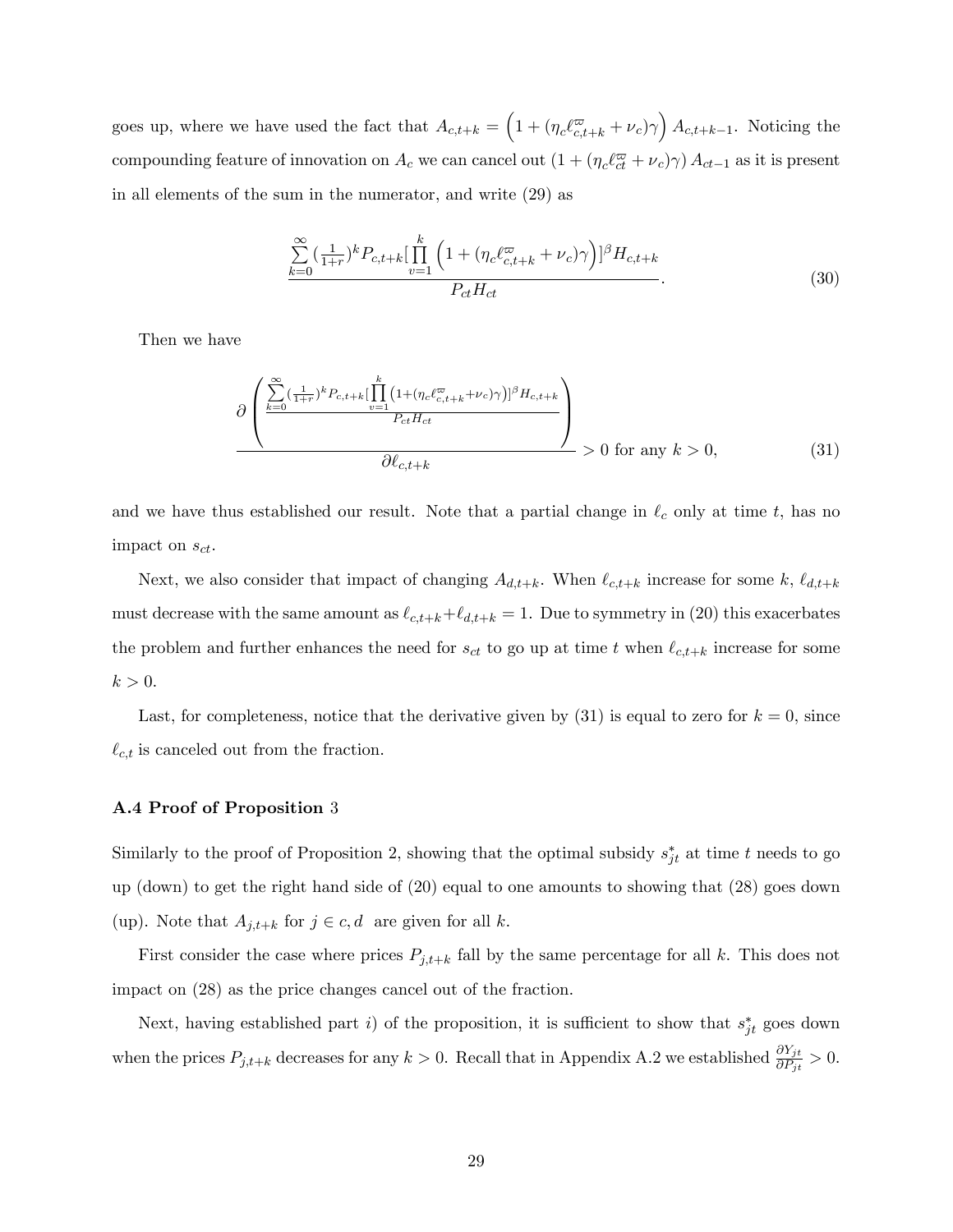It follows that  $\frac{\partial (P_{j,t+k}Y_{j,t+k})}{\partial P_{j,t+k}} > 0$ . Then, for any  $k > 0$  we have

$$
\frac{\partial\left(\frac{P_{jt}Y_{jt}}{\sum\limits_{k=0}^{\infty}(\frac{1}{1+r})^kP_{j,t+k}Y_{j,t+k}}\right)}{\partial P_{j,t+k}}<0,
$$

and thus (28) goes up when  $P_{j,t+k}$  decreases, and consequently  $s_{jt}^*$  goes down.

Last, consider the case when prices  $P_{j,t+k}$  fall for  $k = 0$ . For  $k = 0$ ,

$$
\frac{\partial \left( \frac{P_{jt}Y_{jt}}{\sum_{k=0}^{\infty} (\frac{1}{1+r})^k P_{j,t+k} Y_{j,t+k}} \right)}{\partial P_{jt}} = \frac{\frac{\partial (P_{jt}Y_{jt})}{\partial P_{jt}} \left( \sum_{k=0}^{\infty} (\frac{1}{1+r})^k P_{j,t+k} Y_{j,t+k} - P_{jt} Y_{jt} \right)}{\left( \sum_{k=0}^{\infty} (\frac{1}{1+r})^k P_{j,t+k} Y_{j,t+k} \right)^2} > 0,
$$

and thus (28) goes down when  $P_{jt}$  decreases and consequently  $s_{ct}^*$  goes up.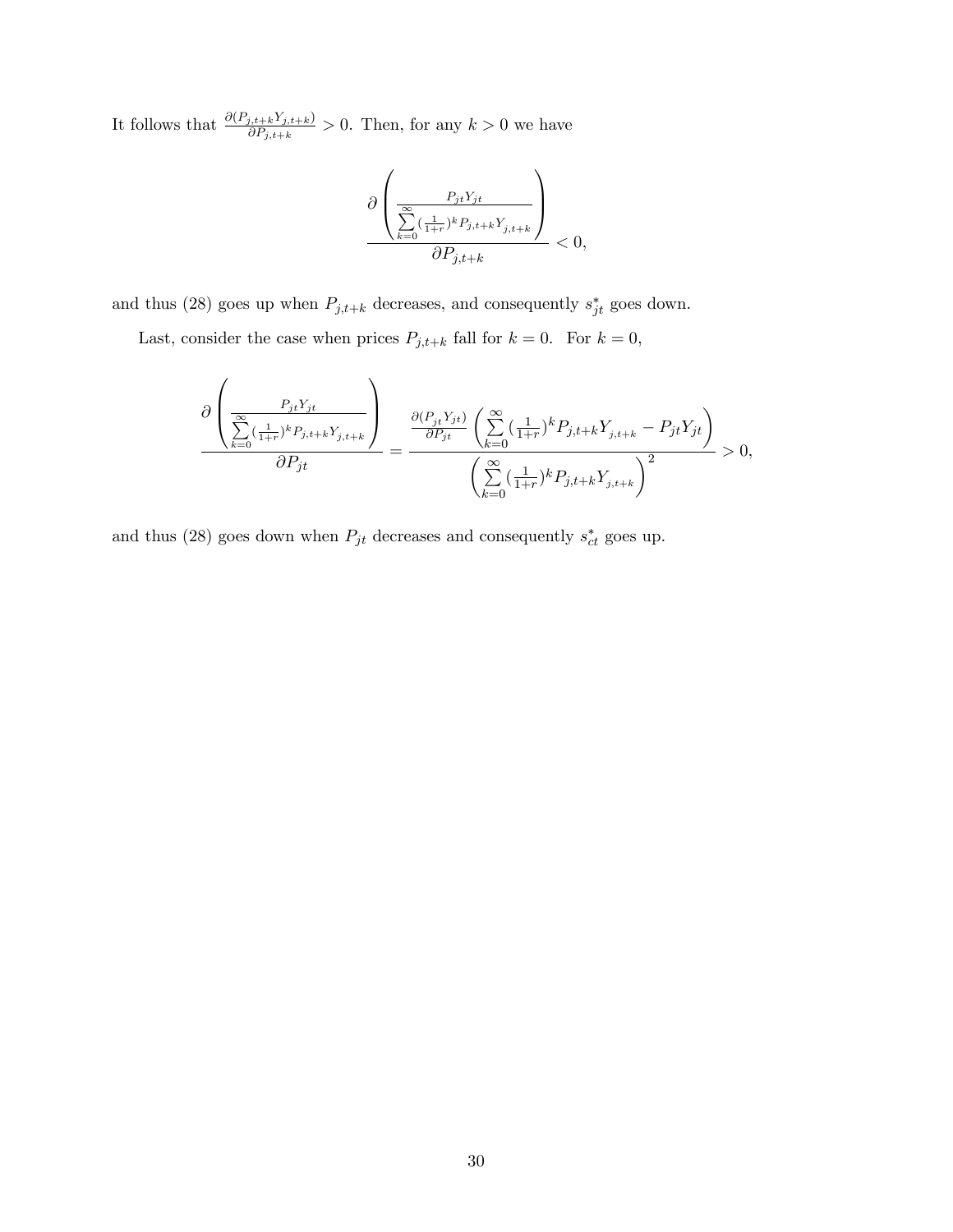# Figure 1 "Constant energy prices and underdeveloped clean sector"





## Panel a) Petroleum resource extraction **Panel b**) Relative profits in clean versus dirty energy production



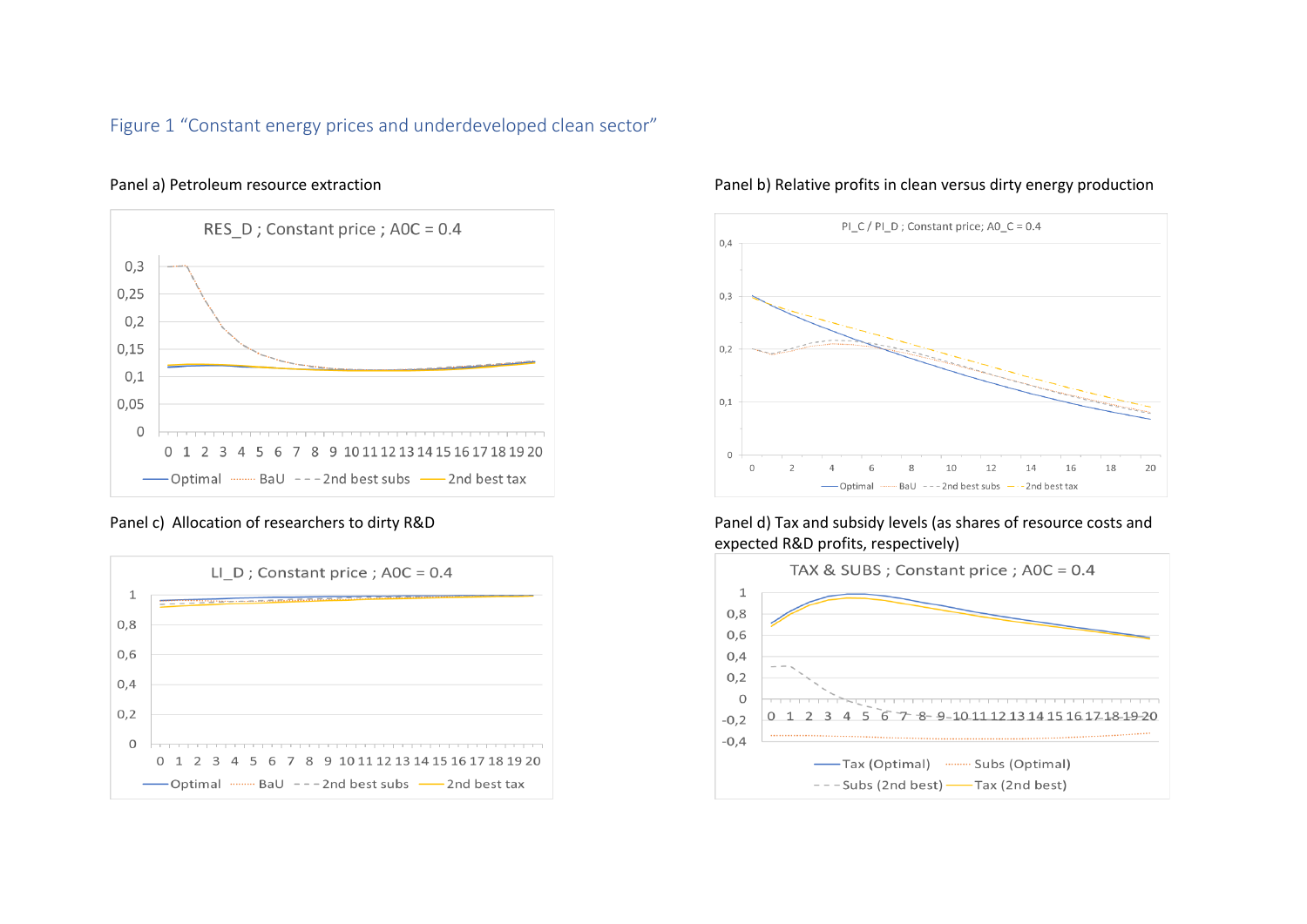# Figure 2 "Declining petroleum prices and underdeveloped clean sector"





## Panel a) Petroleum resource extraction **Panel b**) Relative profits in clean versus dirty energy production



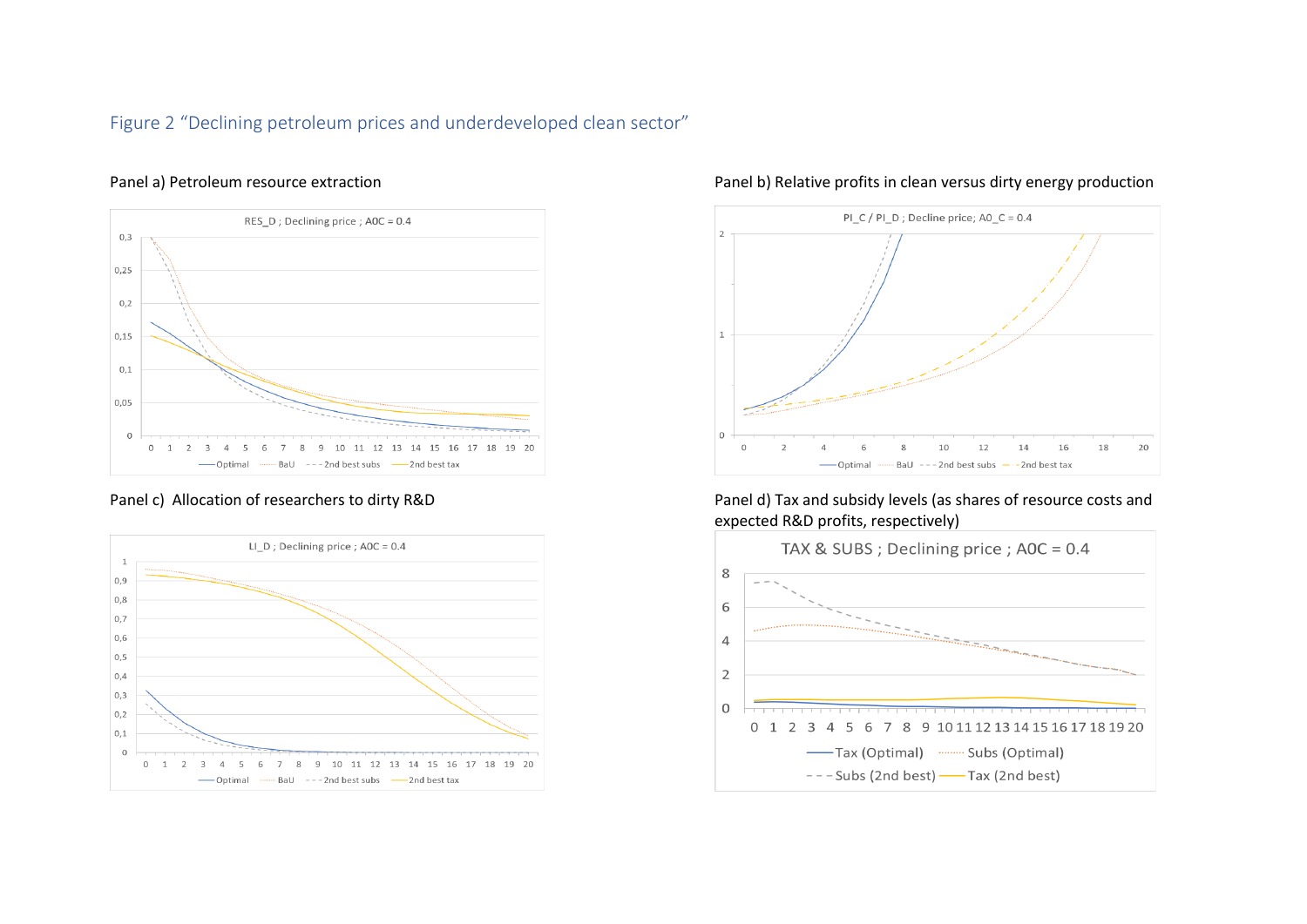# Figure 3 "Constant energy prices and developed clean sector"





## Panel a) Petroleum resource extraction **Panel b**) Relative profits in clean versus dirty energy production